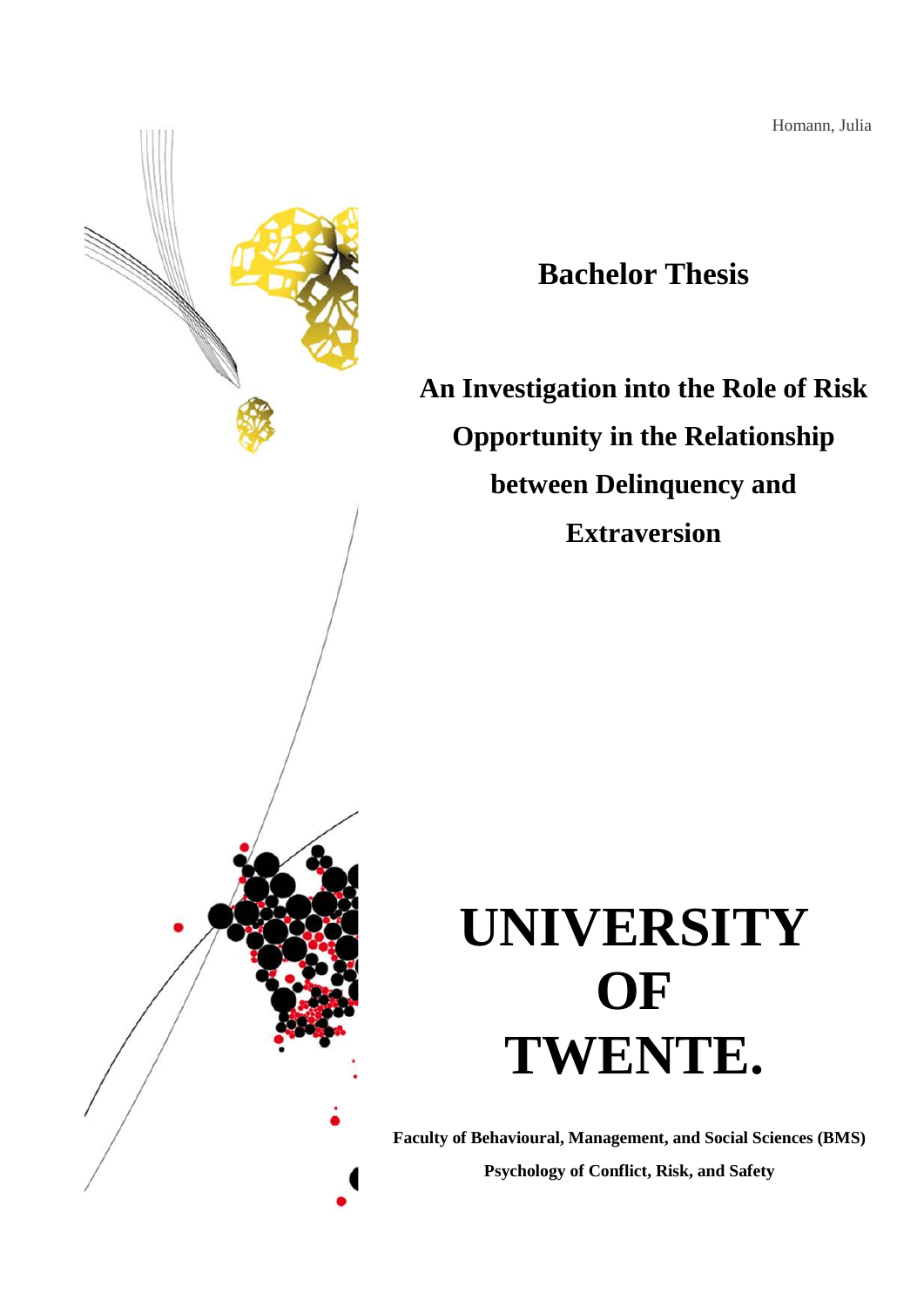# **Abstract**

While the link of some personality traits to adolescent delinquency is well-established, the relationship between extraversion and delinquency seems to be ambiguous. A possible reason why studies have not found evidence for this relationship between extraversion and delinquency might be that a third variable, namely risk opportunity to engage in delinquency, influences this relationship in a substantial manner. Thus, the current study combined a mediation hypothesis with a moderation hypothesis in order to shed more light onto the role of risk opportunity. First, it was investigated whether risk opportunity might play a mediating role in the relationship between extraversion and delinquency. Second, to experimentally test and manipulate the amount of risk opportunity a participant experiences, the Columbia Card Task ('CCT'; Figner, Mackinlay, Wilkening & Weber, 2009) was used. It was hypothesised that, independent of the risk opportunity condition, extraverted people take more risks on the CCT than introverted people. For extraverts, there is an increase in CCT risk taking from the low to the high risk condition whereas for introverts, the amount of CCT risk taking remains equal across the low and the high risk condition. To test this, participants (N= 68, *Mage*= 17.79) first filled in a selfreport questionnaire concerning questions about delinquency, risk opportunity to delinquency and extraversion. Afterwards, the CCT was played, for which participants were randomly distributed across the high risk and the low risk opportunity conditions. No mediating effect of extraversion in the relationship between risk opportunity to delinquency was found  $(B = -0.01)$ , *SE*= .02, CI [-.06, .04]). Additionally, risk taking on the CCT did not significantly differ between the low risk and the high risk condition (*p*= .31). Neither, was there any evidence for the moderating role of extraversion in the relationship between CCT risk condition and CCT risk taking [F (1,56)= .90, *p*= .35]. The current study suggested that delinquency operates independently from the personality trait extraversion, as well as from the risk opportunity to engage in delinquency. Also for the CCT, risk opportunity condition and the level of extraversion seemed irrelevant for the amount of risk taking. However, in the current study it was questionable whether the manipulation on the CCT worked as intended. Still, the current study added valuable methodological insights for future researchers through the idea to investigate risk taking in a multi-modal way.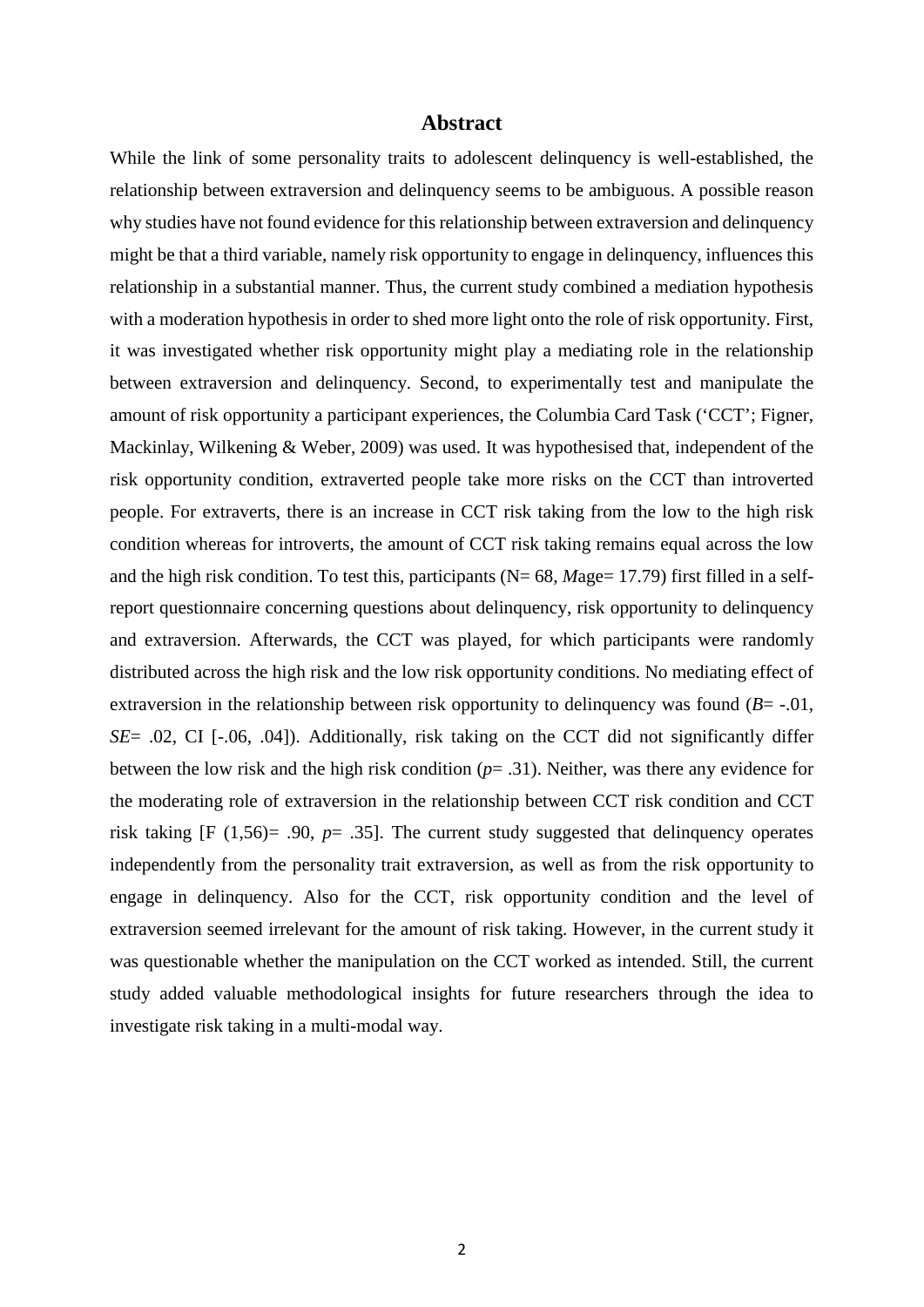# **Introduction**

Typically, adolescence is considered to be the period in life where individuals behave most riskily. However a meta-analysis by Defoe, Dubas, Figner and van Aken (2015) showed that children and adolescents actually show equal levels of risk taking on behavioural tasks (e.g. the Columbia card task [Figner, Mackinlay, Wilkening & Weber, 2009]). Corresponding to popular opinion however, in real-life we observe that adolescents engage in more actual risks than children. It can be asked how this discrepancy between risk taking tasks and real-life risks arises. One factor that might explain those two contradicting findings is the actual risk opportunity that adolescents find themselves exposed to. In real-life, with increasing age adolescents get exposed to more risk opportunities which might result in more risk taking behaviour (Defoe, Dubas, & Romer, 2019). These risk opportunities can be of a social (e.g. parental control), as well as of a physical nature (e.g. disadvantaged neighbourhoods).

The present study offers a possible explanation as to why adolescents engage in more risks, specifically delinquency, through researching the additional concept *risk opportunity*. Additionally, it is already fairly well established that personality traits are related to delinquency (Ljubin-Golub, Vrselja, & Pandžić, 2017). Yet the influence of the personality trait extraversion has a rather ambiguous influence in the existing literature which is why further elaboration is needed. The current study focuses on delinquency as an example of risk taking behaviour and investigates risk opportunity and extraversion as predictors. Moreover, risk taking is evaluated on the CCT to test for an interaction effect of CCT risk condition and extraversion.

#### **Delinquency**

Delinquency has grown to be an essential problem throughout the last decades. As the legal dictionary defines it, "juvenile delinquency is the participation by a minor child, usually between the ages of 10 and 17, in illegal behaviour or activities" ("Delinquency", n.d.). For purposes of the current study, individuals between 16 and 19 years of age will be considered as adolescents. This is based on the traditional definition of adolescence from 11 to 19 years, used in the study of Defoe et al. (2015). Delinquent offenses by adolescents commonly include the following: "theft, burglary, vandalism, drug and alcohol offenses, tobacco use, weapons possession, disorderly conduct, assault and battery, traffic violations, trespassing, fraud, false reporting, unauthorised use of a motor vehicle" (Global Youth Justice, n.d.). In the current study, the definition of delinquency excludes the consumption of substances.

One of the most accepted findings in criminology is the *Age-Crime Curve* which universally correlates age to delinquency (Hirschi & Gottfredson, 1983). In Western societies,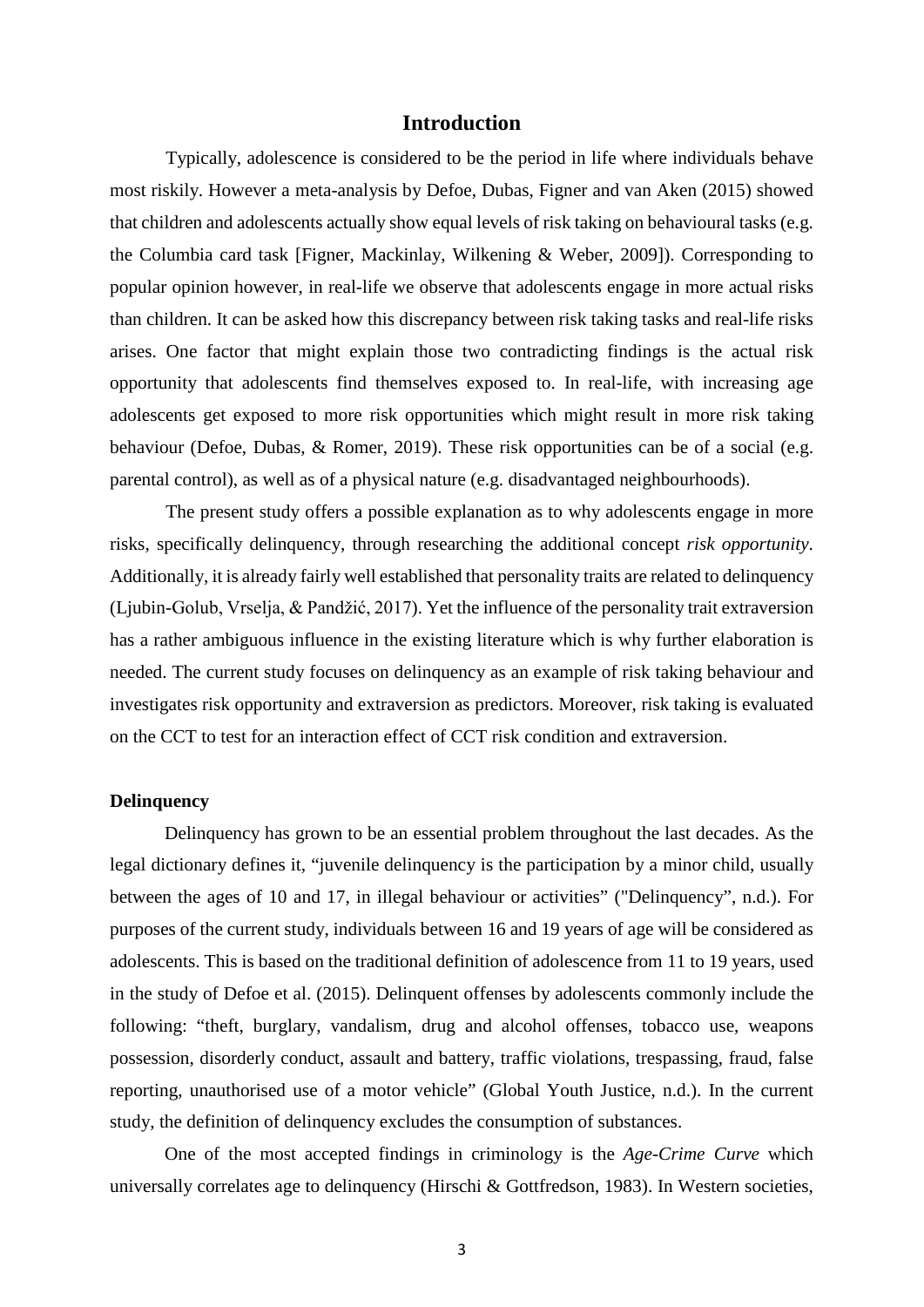the prevalence of delinquency "tends to increase from late childhood, peak in the teenage years (from 15 to 19) and then decline in the early 20s" (Nationale Institute of Justice, n.d.). There are different versions of this curve, depending on the type of committed crime, gender, and ethnicity. For example, delinquent acts involving theft peak earlier than acts involving violence. Girls reach a peak of delinquency earlier in the teenage years than boys, and disadvantaged minority boys commonly engage longer and more intensively in delinquency (Hirschi & Gottfredson, 1983; Nationale Institute of Justice, n.d.). According to Terrie Moffitt (1993), 95% of the delinquent youth stop offending after adolescence. The remaining five percent of adolescents that continue committing crimes are mostly men (Terrie Moffitt as cited in Act for Youth, 2001).

Fortunately, the Netherlands have seen a constant drop in their general crime rate in the last few years (Centraal Bureau voor de Statistiek, 2017). Thereunder, also juvenile delinquency rates have dropped. Whereas in 2007, 20 percent of crimes in the Netherlands were connected to a juvenile offender, in 2017 this rate dropped to 12 percent (Centraal Bureau voor de Statistiek, 2017). However, much delinquent behaviour remains unreported, so the dark number of juvenile delinquents might be higher. Moreover, the mentioned statistics present official criminal records. However in self-reports, which will be the method of the current study (Research Question 1), a different picture might emerge. Even though this is a pleasant decrease, juvenile delinquency is still a big problem in the current world which can have devastating effects, both for the individual and for society as a whole. As stated by Defoe, Dubas, and Romer (2019) adolescents can get into a vicious cycle through risk behaviours that is difficult to escape. Being delinquent might make adolescents face legal consequences which in turn hinders their school education and leads to disadvantages for their future career.

# **Extraversion and Delinquency**

The Big Five Inventory as a personality measurement gained wide acceptance due to being an easy and short conceptual framework that is able to assess personality across different age groups with consistently high validity and reliability (Morizot, 2014). Thus, the Big Five Inventory will be used as a conceptual framework in the current study. The personality trait extraversion is one of the five dimensions of the Big Five. This scale ranges from extraversion to introversion, meaning that "some people are expressive, outgoing, and comfortable in interacting with their surroundings – while others are reserved, quiet, and more comfortable alone" (16 Personalities, n.d.). The main difference between extraverts and introverts is about how they maintain their energy and gratification. While extraverts use their environment and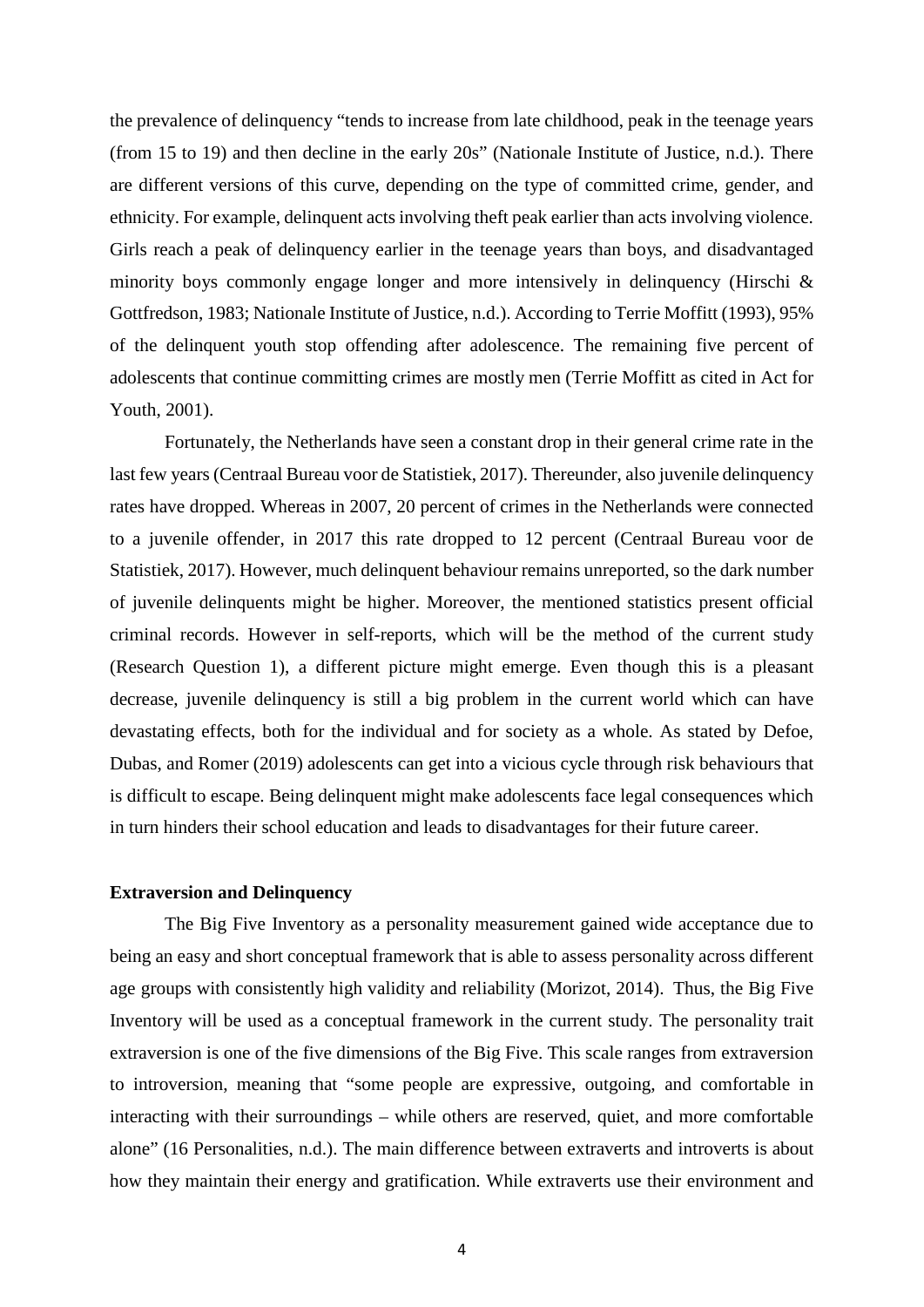their social surroundings for becoming energised, introverts get energy through spending time alone (Young & Rees, 2012).

Regarding the link between extraversion and delinquency, Eysenck published a theory of criminal personality in which he explains the PEN model (1990, as cited in Ljubin-Golub et al., 2017). PEN stands for three personality traits, being psychoticism, extraversion, and neuroticism. Those dimensions are mostly innate and biological. According to Eysenck, if a person scores high on all three of these dimensions, this person is likely to be a criminal offender (as cited in Ljubin-Golub et al., 2017; "Hans Eysenck's PEN Model Of Personality," n.d.). Assuming from his theory, extraversion should be related to juvenile delinquency and will be the subject of investigation of the present study. While the links between the two other dimensions psychoticism and neuroticism to delinquency are well-established, there is disagreement among experts about extraversion's relatedness to delinquency since the body of literature is constituted of mixed findings. Some studies found a positive relationship between those two constructs (Young & Rees, 2012; Duran-Bonavila, Vigil-Colet, Cosi, & Morales-Vives, 2017), while others were only able to find partial relationships (Romero, Luengo, & Sobral, 2001) and again others could not find any relationship between extraversion and delinquency (Heaven & Virgen, 2001; Fonseca & Yule, 1995).

Confirming Eysenck's theory of criminal personality, there are several studies showing that extraverted individuals are more likely to engage in illegal activities than introverted individuals. For instance, Young and Rees (2012) mentioned that extraverts feel the need to have a lot of activity going on in their life. Consequently, the possibility is higher that extraverts engage in delinquent activities to excite themselves. Likewise, the study of Duran-Bonavila et al. (2017) was conducted with three samples from Spain of 12 to 21 year olds that differ in their level of delinquency. The finding was that the juvenile offender sample and the at-risk sample had significantly higher levels of extraversion than the community sample. This indicates that high levels of extraversion in clinical at-risk samples can be associated with delinquency. The current study, however, will shed light on the questions whether higher levels of extraversion within community samples also has a predictive value for adolescent delinquency.

Similarly but more differentiated, the study of Romero et al. (2001) found a partial relationship between extraversion and delinquency. Their participants were institutionalised boys and non-institutionalised adolescents between 14 and 20 years living in Spain. Romero et al. (2001) suggest that while slightly delinquent behaviour is associated with high extraversion, more serious delinquency is not related to extraversion. Rather, severe delinquency is associated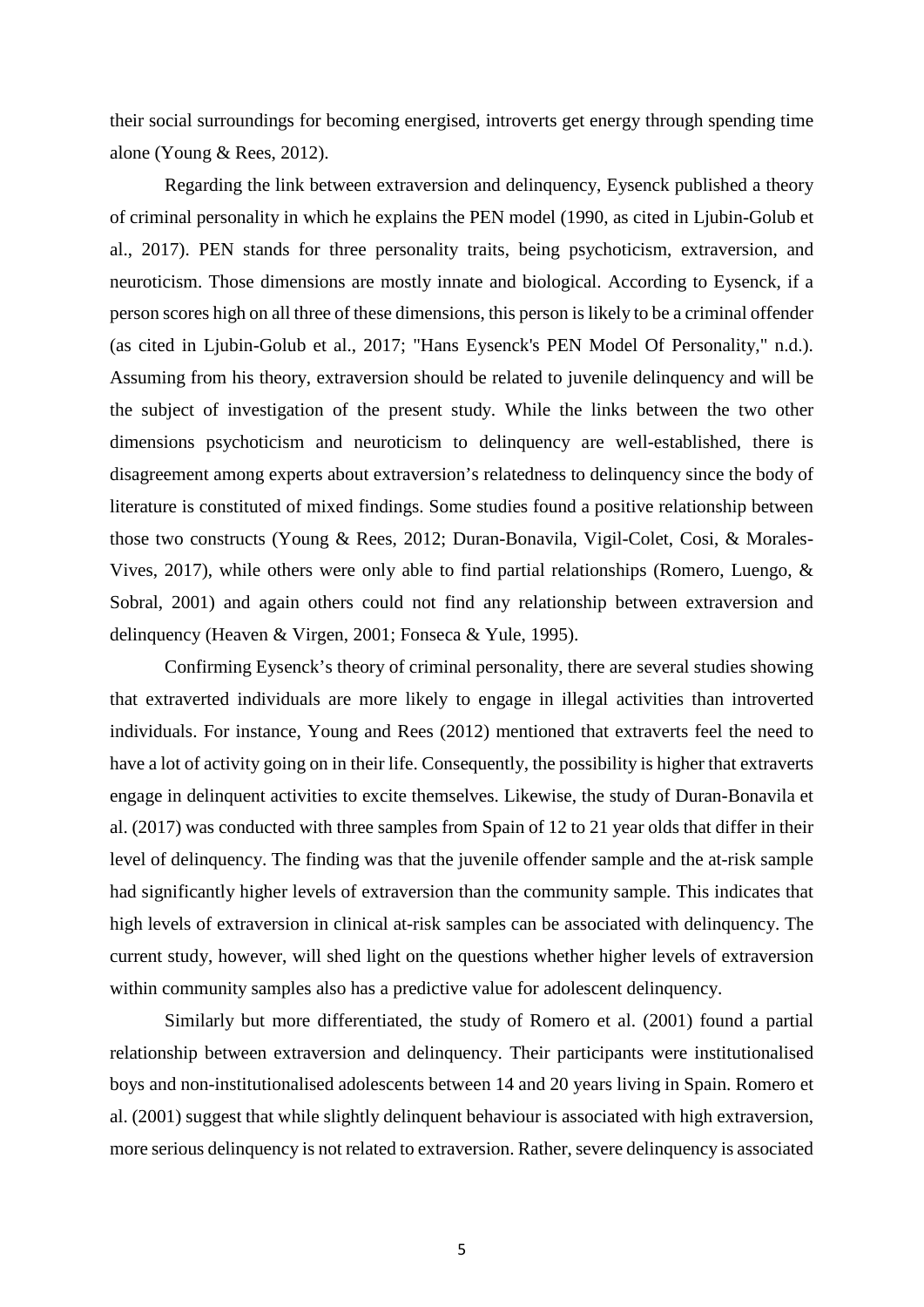to diminished social skills. In the study of Romero et al. (2001), extraversion was mainly associated to girls' offending behaviour in the long term.

In contrast to these presented studies, the study of Heaven and Virgen (2001) and the study of Fonseca and Yule (1995) did not find any effect of extraversion in relation to delinquency. Heaven and Virgen (2001) investigated the relationship between the three PEN dimensions and delinquency in 12 to 15 years old boys attending school in Australia. Whereas they found a strong correlation for the psychoticism scale, there were no effects for the subscales extraversion and neuroticism. Likewise, the study of Fonseca and Yule (1995) could not find any distinctions on PEN's extraversion scale between their samples. They did not find any significant differences between violent and non-violent adolescent's extraversion.

To conclude, the relation of extraversion to delinquency is rather ambiguous: some studies find a correlation, others only found partial and conditional evidence for a correlation, and a third group did not find any correlation. Moreover, most previous relevant studies appear to be conducted over a decade ago, which is why the current study is needed to investigate more recent developments (Research Question 1a).

# **Risk Opportunity and Delinquency**

As discussed above, an important factor in the execution of risk taking is risk opportunity, since more risk opportunity results in more engagement. Risk opportunity can be defined as the "structural conditions of access and target availability" (Lagrange & Silverman, 2006). The opportunity to risk might be one of the reasons why adolescents engage in particularly more risks than children. As Gerrard, Gibbons, Houlihan, Stock, and Pomery (2008) state, there is a rise in risk opportunities while growing into adulthood. Moreover, Young and Rees (2012) investigated that there is an increased risk taking in adolescence which might be due to the following discrepancy: when entering adolescence, individuals are faced with more liberty due to less social control. However in their adolescent years, individuals lack the abilities and knowledge to successfully deal with the gained freedom.

Although a lot of research in the literature already focuses on social risk opportunity, there has been little research about the physical risk opportunity of adolescents. For instance, the study of Lagrange and Silverman (2006) showed that risk opportunity in adolescence is mainly determined by the level of adult supervision. Due to the lack of research into physical risk opportunities, the current study will put a special emphasis on investigating the participant's physical risk opportunity in their neighbourhood, e.g. possibility to steal from a store (Research Question 1b).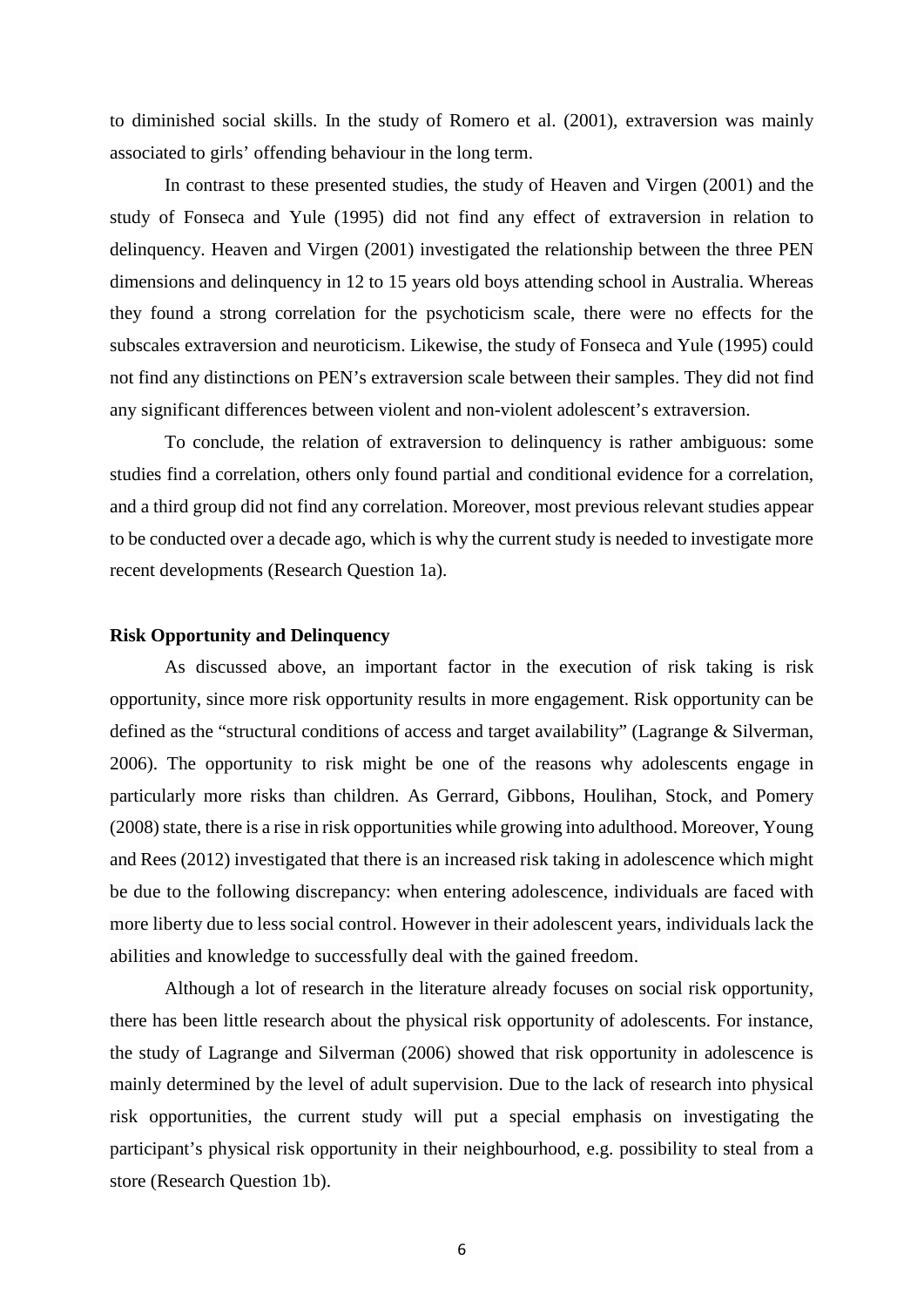All the aforementioned delinquency statistics and articles relate to real-life risk taking. However, risk taking in general can also be measured in a laboratory through behavioural risk taking tests. It is difficult to use real-life risk taking as a measure for empirical research because this assessment has to rely on self-reports. Yet, risk taking situations can be re-enacted using a behavioural risk taking test (e.g. the *Columbia Card Task*). This task can be used to estimate the risks participants are willing to take in real-life situation.

An interesting question in this context arises from the meta-analysis of Defoe et al. (2015). This study showed that children and adolescents take the same risks on laboratory risk taking tasks, but in reality, it is apparent that more adolescents take risks and engage in delinquency than children. It might be that in a laboratory setting, children and adolescents have the same risk opportunity conditions because they do not depend on external factors. This raises the interesting assumption that risk opportunity is an important determinant of engaging in risk taking. Thus in the current study, a laboratory behavioural risk taking task will be executed by the participants to investigate whether risk conditions have an effect on adolescent risk taking. Like this, all participants are exposed to the same risks which allows a direct comparison of risk taking. Additionally, the amount of risk opportunity will be experimentally manipulated, resulting in a low risk and a high risk condition, which indicates how the amount of risk opportunity influences risk taking (Research Question 2a).

### **Extraversion and Risk Opportunity**

Whereas a lot of research has been conducted on the relationship between extraversion and delinquency, little is known about the relationship between extraversion and risk opportunity. The question at hand is whether extraverted individuals experience more risk opportunities due to their physical environment displaying more high-risk situations? The aim of the current study is to investigate this question, first through asking about it in a self-report questionnaire (Research Question 1c) and second, through experimentally manipulating the risk opportunity and investigating its relationship to extraversion (Research Question 2b).

#### **Added Value of the Current Study**

Thus, the current study focuses on adding the variable of risk opportunity to the already investigated relationship between extraversion and delinquency. One reason why the existing body of literature found such ambiguous evidence for the relationship might be that there exists no direct relationship, but that the mediator risk opportunity might facilitate an indirect effect (Research Question 1). This assumption is similar to the findings of Mann, Kretsch, Tackett,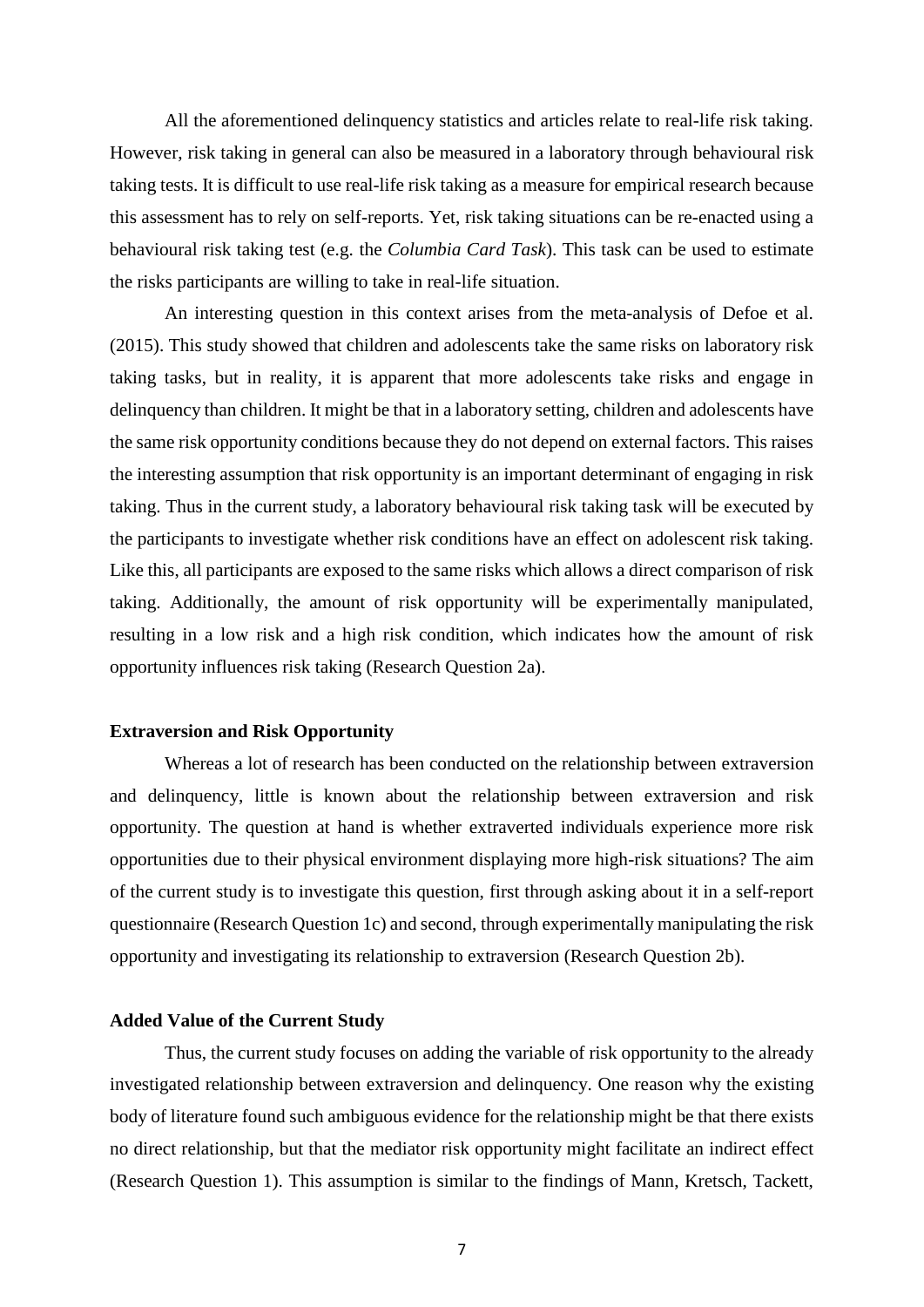Harden and Tucker-Dob (2015). In this study, it was found that peer deviance (i.e. social risk opportunity) mediates the relationship between the personality trait sensation seeking and delinquency. Since excitement seeking, which resembles the personality trait sensation seeking, is regarded as a sub-facet of extraversion (John & Srivastava, 1999), it can be assumed that the mediation effect of risk opportunity also extends to the relationship between extraversion and delinquency (Mann et al., 2015).

First, this hypothesis will be investigated via a correlational self-report assessment using a questionnaire. Hereby, risk opportunity is assumed to act as a mediator in the relationship between extraversion and delinquency (Research Question 1). Secondly, this assumption can be strengthened by using the CCT as an additional assessment tool (Research Question 2). By means of this, extraversion is handled as the interacting variable in the relationship between CCT risk condition and CCT risk taking. The CCT is a performance based assessment which allows for manipulating the risk opportunity through introducing a low risk and a high risk condition of the CCT. This constitutes the added value of the study since it does not solely rely on self-report measures, but aims to strengthen the self-report statements via a performance based assessment which is manipulated in terms of risk opportunity.

## **The Current Study**

From the earlier mentioned age crime curve (Hirschi & Gottfredson, 1983), it is assumed that the current sample adapts a similar distribution of delinquency. Additionally, taking the PEN theory of Eysenck (1990, as cited in Ljubin-Golub et al., 2017) into account, it is expected that extraversion is an important personality trait in relation to adolescent delinquency. Even though the link in the mentioned literature is ambiguous, the current study attempts to increase the clarity of the results.

Thus the current study investigates two main research questions. First, we investigate "Does extraversion predict delinquency via risk opportunity to engage in delinquency?" with three sub-questions as follows: (1a) Does extraversion predict delinquency?, (1b) Does opportunity to engage in delinquency predict delinquency over and beyond extraversion? and (1c) Does extraversion predict opportunity to engage in delinquency? It is expected that risk opportunity operates as a mediator in the relationship between extraversion and delinquency. Since a partial mediation effect is expected, the predictive value of extraversion on delinquency should become smaller while the predictive value of extraversion on risk opportunity and the predictive value of risk opportunity on delinquency should be significant.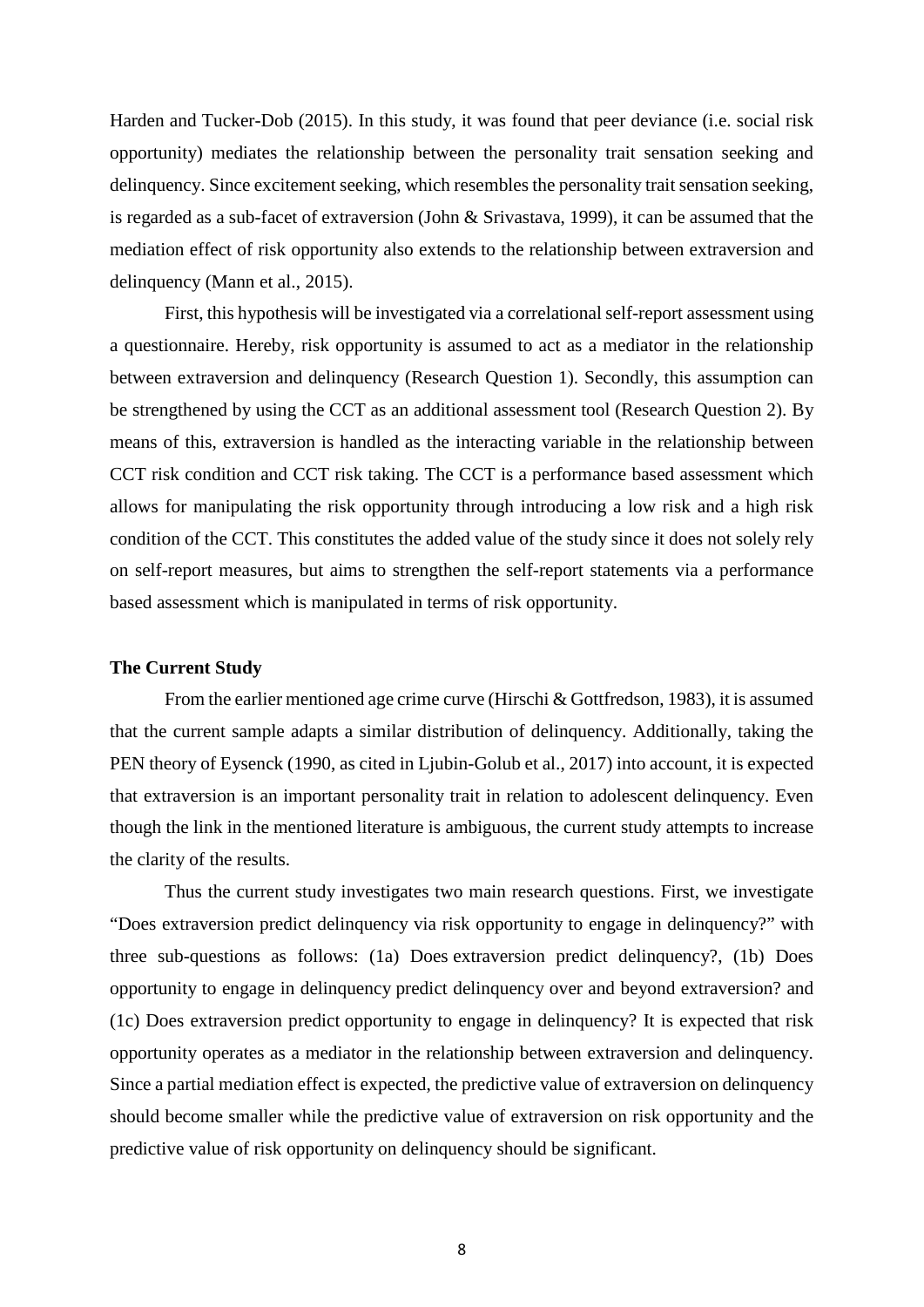Second, we investigate "Is the effect of risk opportunity on the Columbia Card Task risk taking moderated by extraversion?" with two sub-questions as follows: (2a) Does risk opportunity predict risk taking on the CCT? And (2b) is the hypothesised effect of risk opportunity on CCT risk taking moderated by extraversion? Here, it is expected that the relationship between risk condition and risk taking on the CCT strengthens when extraversion is included into the model as a moderating variable. For extraverts, experiencing the low risk condition leads to a moderate amount of risk taking on the CCT. Experiencing the high risk condition as an extravert, however, will increase their risk taking on the CCT. For introverts, the CCT risk condition does not influence their level of risk taking on the CCT. Introverts take the same amount of risk in the low and in the high risk condition. Still, in the both risk conditions, the amount of risks taken by the extraverts is higher than the risks taken by introverts.

# **Methods**

## **Design and Participants**

The current study consisted of a survey and an experimental design on youth risk behaviour. In total, 68 participants were recruited. For filtering out the cases with missing data, the Little's MCAR test was applied to test whether the data was missing completely at random which indicates that there are no significant differences between the two samples. Since the data in the current study was indeed missing completely at random  $(p = .721)$ , all participants remained in the sample. Thus, the sample consisted of 68 adolescents from various secondary vocational education programs, i.e. MBO's (*Mage* = 17.79; *SDage* = 1.512; 65% female, 35% male; 41% MBO year 1, 59% MBO year 2). Participants were 16 to 23 years old, but 88% of the sample fell into the age range between 16 to 19 years. Of the participants, 94% were Dutch, while 2% were Turkish and 4% of another nationality. A major part of the sample had no religion (56%), whereas the remaining participants were Christian (30%), Islamic (4%) and of another religion (7%). All participants in the current sample lived with their parents or caregivers. The participating classes were randomly assigned to the low risk and high risk condition on the CCT (41% low CCT risk condition, 59% high CCT risk condition). The data was collected in April and May 2019 in the East Netherlands region Twente. Approval of the Ethics Committee of the BMS faculty at the University of Twente was granted beforehand.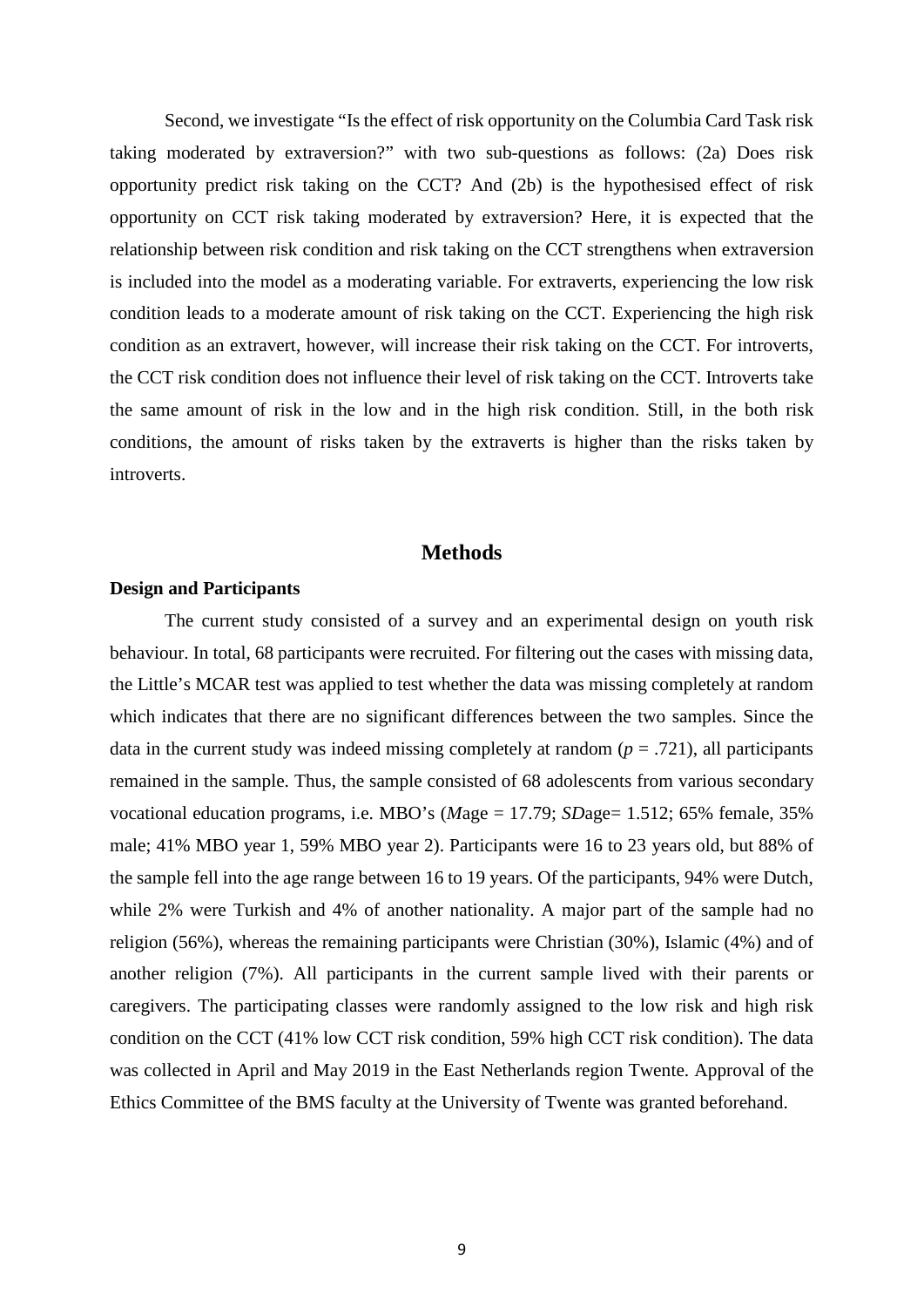# **Procedure**

Participants were recruited using the convenience sampling method. Through an internet research, around 50 schools were contacted to participate in this study. An invitation email was set up and send via email to the possible schools. Two to four working days after sending out the email, the schools were called again in case they did not reply yet. In the end, four MBO schools and five primary schools were willing to participate in the research. The data collected at the primary schools was not needed for purposes of the current study and thus, ignored in the following. At the beginning of the data collection session, participants were informed that their school agreed to participate but if they themselves do not want to participate, they can refuse to take part.

As soon as everything was set up for the data collection by the researchers, the students entered the class room and found the computer with their name tag. They were welcomed and the general purpose, guidelines and procedure of the data collection session were explained. The participants were reminded to be honest and careful in answering the questions and playing the game, as well as confidentiality and anonymity of the data was ensured. Then, each participant first worked through the questionnaire in OpenSesame (Mathôt, Schreij & Theeuwes, 2012) which consisted of 37 questions. They were asked demographic questions and afterwards 30 multiple choice questions about various risk taking behaviour and different personality traits. The questionnaire was designed in Dutch and participants took approximately 15 minutes to fill out the questionnaire.

After completing the questionnaire, the participants started one of the CCT conditions to which they were randomly assigned per class. The researchers demonstrated and explained how to play the CCT on a beamer/laptop in front of the class. Like this, the participants could easily follow the steps on their own computer. After getting a go from the researcher, the participants started the actual 24 rounds of the CCT. At the end of the session, participants could choose to either immediately receive a 5 € voucher or decide to participate in a raffle of a 150 € voucher which took place among all participants of the research at the end of the data collection. Additionally, at the end of the CCT, there was a small raffle using the amount of points the participants won while playing the CCT. With this raffle, at the end of the data collection one participant was randomly chosen to get a prize of  $10 \in$ .

# **Measures**

**Delinquency.** The participant's history of delinquency was measured with some questions from a delinquency scale introduced in the studies of Junger-Tas, Terlouw and Klein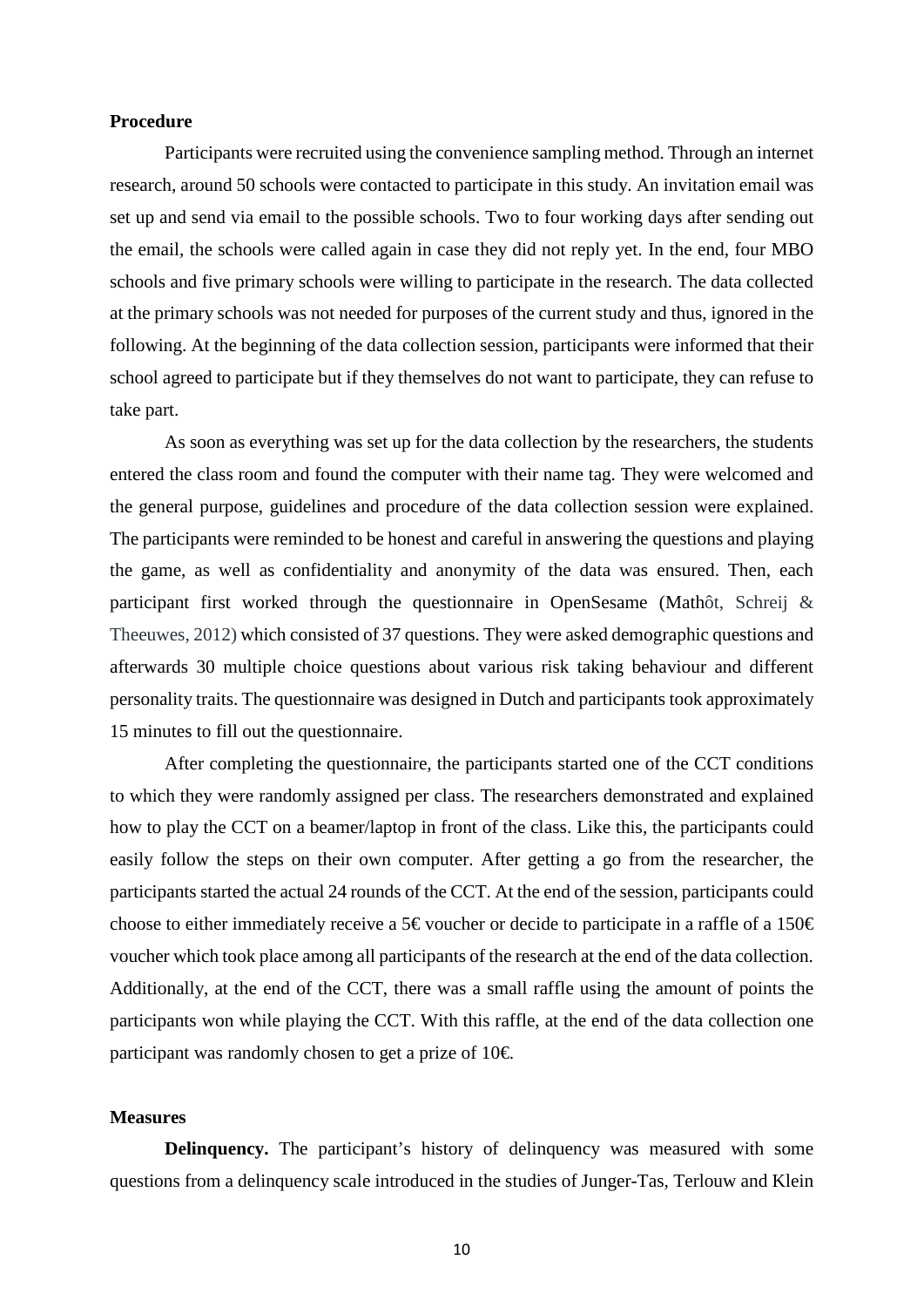(1994) and Baerveldt, Rossem, and Vermande (2003). According to the definition of delinquency used in this study, theft ("Have you ever stolen anything from a store or department store?"), vandalism ("Have you ever intentionally destroyed something like a bus/tram booth, a window, a seat in the tram/train or a car?; Have you ever worked with markers or paint on the street or inside or outside a building [for example at school]?") and contact with the police ("Have you ever done anything for which you were arrested by the police?") were used to estimate delinquency. For the data collection, the questions were translated and presented in Dutch. For all four items, there were five answer categories ranging from 'never' (0) to 'yes, three or more times in the last 12 months' (4). In order to get an estimate of the participant's history of delinquency, a mean score was calculated. In the current study, good internal reliability of the scale was indicated with alpha = .78. Similarly, in the study of Baerveldt et al. (2003) an alpha was calculated that reflects excellent reliability (alpha = .91).

**Risk Opportunity.** For measuring the opportunity to delinquency that participants experience, three of the four questions used to investigate delinquency were re-formulated. The questions were re-formulated so they focus on the opportunity to engage in the behaviour instead of asking for the frequency of carrying out the behaviour. For instance, the opportunity to steal was assessed by asking: "If I wanted, there are many occasions where I could steal something from a store". The question concerning contact with the police was re-formulated to "There is often crime in my neighborhood". Those questions, too, were translated to Dutch for the data collection. All four items were answered within five answer categories from 'Completely agree' (0) to 'Completely disagree' (4). The current study showed good reliability with an alpha  $= .82$ .

**Extraversion** was measured using "the abbreviated, 15-item Big Five questionnaire" (McManus, Livingston, & Katona, 2006). From this questionnaire, the extraversion subscale was extracted and used in the present study ("I really enjoy talking to people"). With the help of co-researchers, these questions were translated into Dutch. There were five answer categories ranging from 'Totally disagree' (0) to 'Totally agree' (4). A mean score was calculated from this. This scale showed moderate reliability (alpha = .63; alpha = .53) in earlier studies (Furnham et al., 2003; McManus & Furnham, 2006; respectively). In the present study, the extraversion scale had a moderate reliability with alpha = .48.

**CCT Risk Taking.** In order to get an objective measure of the participant's risk taking, the hot version of the *Columbia Card Task* (Figner et al., 2009) was used. The CCT is a game consisting of 24 rounds where participants are shown a card desk of 32 cards which are turned around so that their value is not visible (see Appendix for pictures of the CCT conditions). In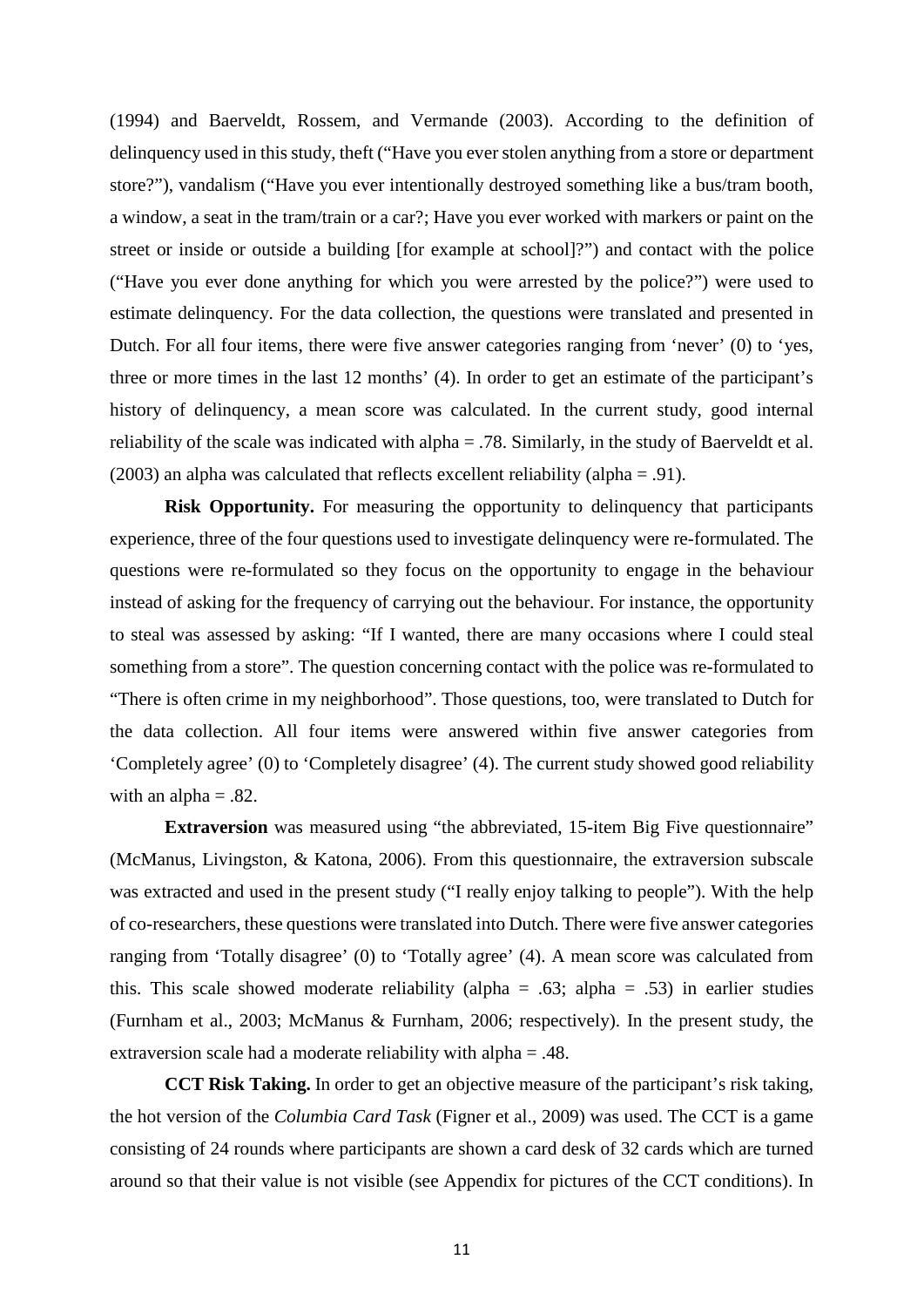this card desk, there are two kinds of cards: 31 to 29 winning cards and 1 to 3 losing cards, depending on the specific round. Moreover, there are different gain and loss amounts assigned to the winning and losing cards, respectively. For instance, in one round one winning card earns 10 or 30 points whereas one losing cards costs 250 or 750 points. Thus, there is a risk to get a bad overall score if one acts too risky and decides to turn around a lot of cards. Furthermore in every round, there is a limited amount of time (i.e. 30 seconds) for turning around cards. The aim of the game is to achieve the highest score possible within this time frame. Based on this score, one person will receive a 10€ reward at the end of the research. Two conditions were created in order to experimentally manipulate the amount of risk opportunity the participants' experience: the low risk and the high risk condition. In the low risk condition, there was a 'no card' button available in which participants had the possibility to always play it safe. Through clicking on the 'no card' button, there was no risk of losing anything because the game immediately skipped to the next round (see Appendix, Figure A3). In the high risk condition, however, this 'no card' button did not exist which means participants always had to turn at least one card before stopping the round (see Appendix, Figure A4). This increases the risk of losing points, because there is a heightened chance that participants get a loss card which will give a bad overall score. These two versions of the CCT give an indication how participants act according to the CCT risk condition they experience. From the amount of flipped around cards per round, a mean score of risk taking was calculated.

# **Statistical Approach**

For purposes of data analysis, SPSS Statistical Package for the Social Sciences, version 24, was used. Moreover, all used tests were two-tailed and an alpha of .05 was applied to all tests. For testing the first hypothesis, a mediation analysis was conducted using the PROCESS tool of Hayes (2017) with the dependent variable *delinquency*, the independent variable *extraversion* and the possible mediator *risk opportunity*. Additionally, *gender* was introduced as a covariate (coded as a  $0=$  men,  $1=$  women). The result could either be a partial or a complete mediation effect. A partial mediation effect occurred if the relationship between extraversion and delinquency gets weaker when controlling for risk opportunity while the relationships between extraversion and risk opportunity, and risk opportunity and delinquency becomes significant. A full mediation effect occurred in the case that the direct relationship between extraversion and delinquency becomes non-significant while the indirect relationship through risk opportunity turns significant.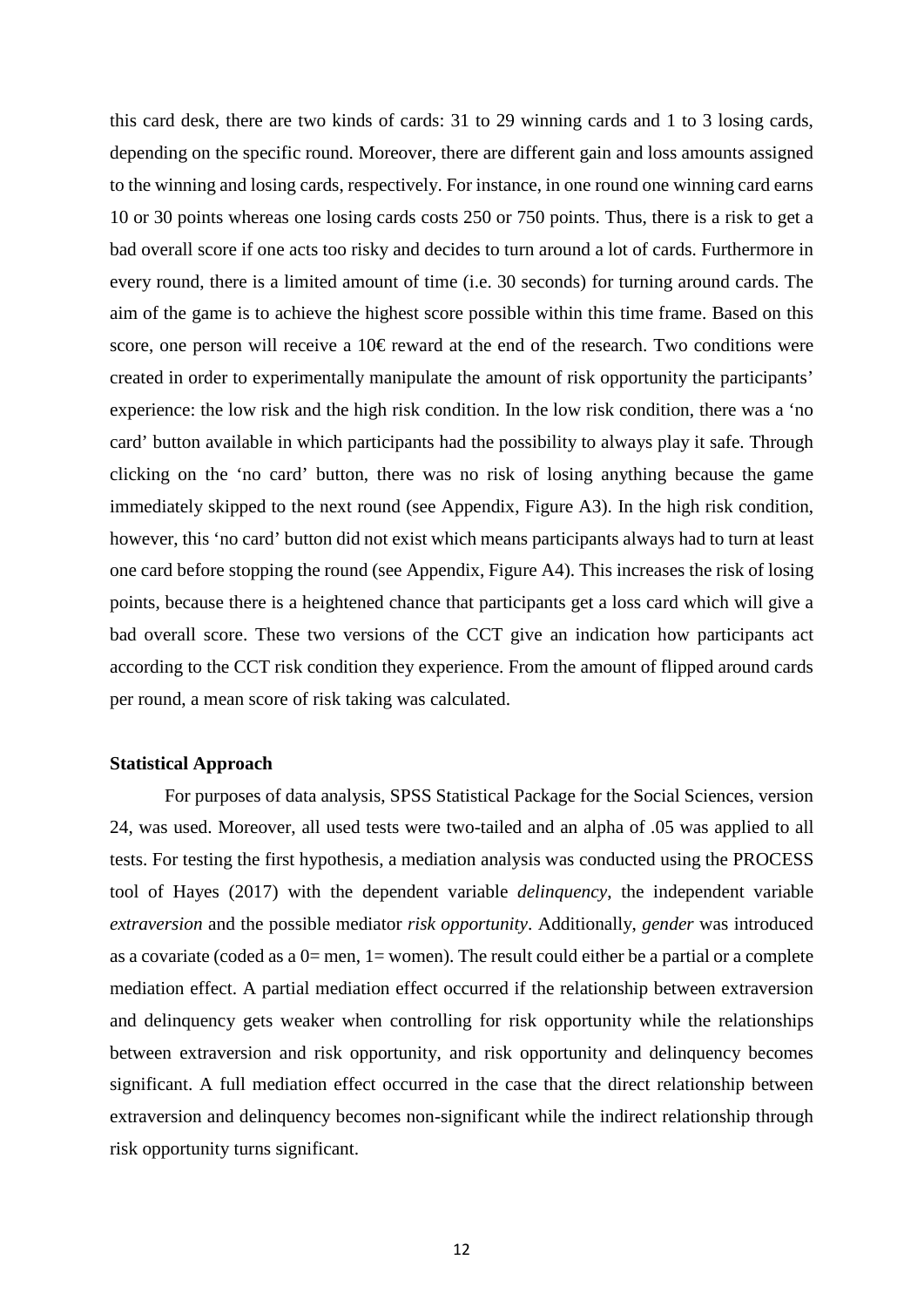In order to test the second hypothesis, a moderation analysis was carried out using a factorial ANOVA. To conduct the moderation analysis, the dependent variable *CCT risk taking*, the independent variable *CCT risk condition* and the moderator *extraversion* were used. The variable CCT risk condition is, in contrast to the risk opportunity variable in the mediation analysis, a dichotomous variable generated from the low risk condition (coded as 0) and the high risk condition (coded as 1) of the CCT. Additionally, the continuous variable extraversion was turned into a categorical variable using a median split (Allen, 2017). A moderation effect occurred if the interaction term of CCT risk condition\*extraversion shows a significant relation with the dependent variable.

# **Results**

Firstly, the data was tested for a normal distribution using skewness and kurtosis analyses. Bulmer's interpretation for skewness (1979) was used to make sense of the skewness scores. Since there is less consensus in the academic field about interpretation rules for kurtosis, Field (2013) and Chissom (1970) were used as a guideline. A kurtosis that is approximately 0 is normally distributed, while a kurtosis  $< 0$  is flattened and a kurtosis  $> 0$  is distributed with a high peak.

Three of the four continuous variables in the current study were approximately normally distributed. The variable CCT risk taking was approximately normally distributed with a skewness of -.19 (*SD*= .29) and a relatively higher peak with a kurtosis of .46 (*SD*= .57). An approximately normal distribution with a skewness of -.07 (*SD*= .29) and a high peak with a kurtosis of -1.33 (*SD*= .57) was created by the risk opportunity variable. Extraversion was approximately normally distributed with a skewness of -.52 (*SD*= .29) and a relatively high peak with a kurtosis of .75 (*SD*= .57). The only problematic, non-normally distributed variable is delinquency. The scores are highly skewed to the right 3.14 (*SD*= .29) and have a higher peak than normally 10.77 (*SD*= .57).

Table 1 shows the descriptive statistics of the variables in the current study. The delinquency mean score of the participants in the current sample is rather low  $(M= .33, SD=$ .63) with 57% of the sample that has never engaged in any delinquency. Moreover, there is a significant difference (*p*= .00) between the male delinquency score (*M*= .70, *SD*= .91) and the female delinquency score (*M*= .11, *SD*= .22). On the CCT, participants flipped 8.83 (*SD*= 2.20) cards on average. Taking the high and low CCT risk condition into account, there is an nonsignificant difference between the amounts of flipped cards  $(p= .31)$ . In the high risk condition,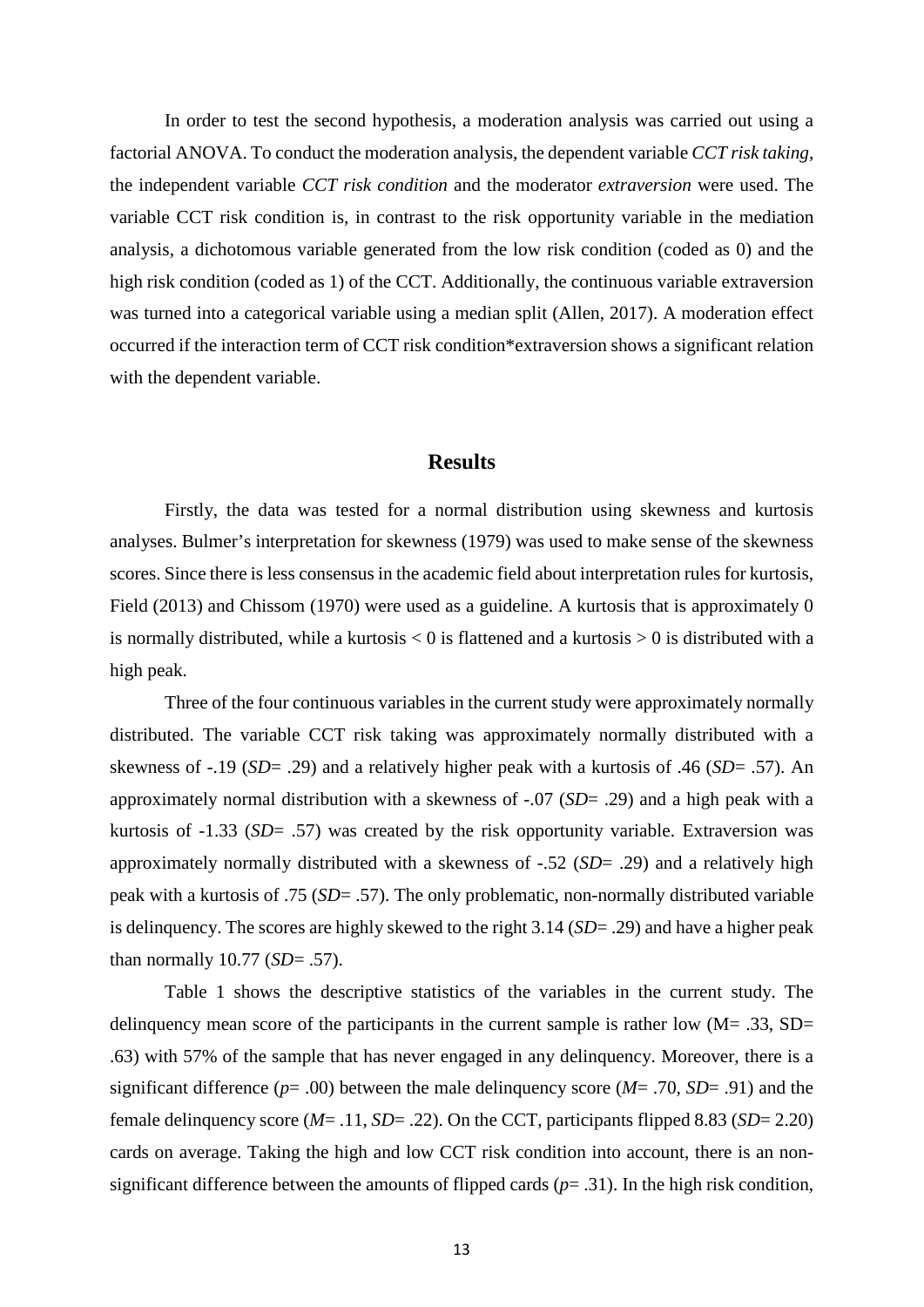participants flipped 9.06 (*SD*= 2.20) cards on average, while participants flipped 8.51 (*SD*= 2.20) cards on average in the low risk condition. Unexpectedly CCT risk taking did not significantly correlate with delinquency  $(r=-.04)$ , but it did slightly correlate in the low risk condition ( $r = .20$ ) and in the high risk condition ( $r = -.17$ ). Surprisingly, the overall correlation and the correlation in the high risk condition are both negative, while the correlation in the low risk condition is positive. It was assumed that higher delinquency leads to higher CCT risk taking, independent from the CCT risk condition. However, it turned out that for the high risk condition, high delinquency leads to less risk taking on the CCT.

As expected, significant Pearson Correlations for gender were found. Gender correlated significantly with delinquency ( $r = -0.45$ ) and risk opportunity ( $r = 0.34$ ). Regarding the direction of these correlations, in real life high delinquency and high risk opportunity are more strongly correlated to men than to women.

#### Table 1.

#### *Means, Standard Deviations and Correlations of the Variables*

| Measures              | 1              | $\overline{2}$ | 3      | $\overline{4}$ | 5       | 6      | $\tau$                   | $\boldsymbol{M}$ | SD   |
|-----------------------|----------------|----------------|--------|----------------|---------|--------|--------------------------|------------------|------|
|                       |                |                |        |                |         |        |                          |                  |      |
| 1. CCT risk taking    | $\overline{a}$ |                |        |                |         |        |                          | 8.83             | 2.20 |
|                       |                |                |        |                |         |        |                          |                  |      |
| 2. CCT risk taking    |                |                |        |                |         |        |                          | 8.50             | 2.20 |
| (low risk condition)  |                |                |        |                |         |        |                          |                  |      |
|                       |                |                |        |                |         |        |                          |                  |      |
| 3. CCT risk taking    |                |                |        |                |         |        |                          | 9.06             | 2.20 |
| (high risk condition) |                |                |        |                |         |        |                          |                  |      |
|                       |                |                |        |                |         |        |                          |                  |      |
| 2. Delinquency        | $-.04$         | .20            | $-.17$ |                |         |        |                          | 0.32             | 0.63 |
|                       |                |                |        |                |         |        |                          |                  |      |
| 3. Risk Opportunity   | $-.04$         | $-.24$         | .16    | .21            |         |        |                          | 1.61             | 1.10 |
|                       |                |                |        |                |         |        |                          |                  |      |
| 4. Extraversion       | $-.04$         | $-.03$         | $-.06$ | .18            | $-.05$  |        |                          | 2.67             | 0.58 |
|                       |                |                |        |                |         |        |                          |                  |      |
| 6. Gender             | .05            | $-.23$         | $-20$  | $-45*$         | $-.34*$ | $-.05$ | $\overline{\phantom{a}}$ | 17.79            | 1.51 |
|                       |                |                |        |                |         |        |                          |                  |      |

 $*p < .05$ .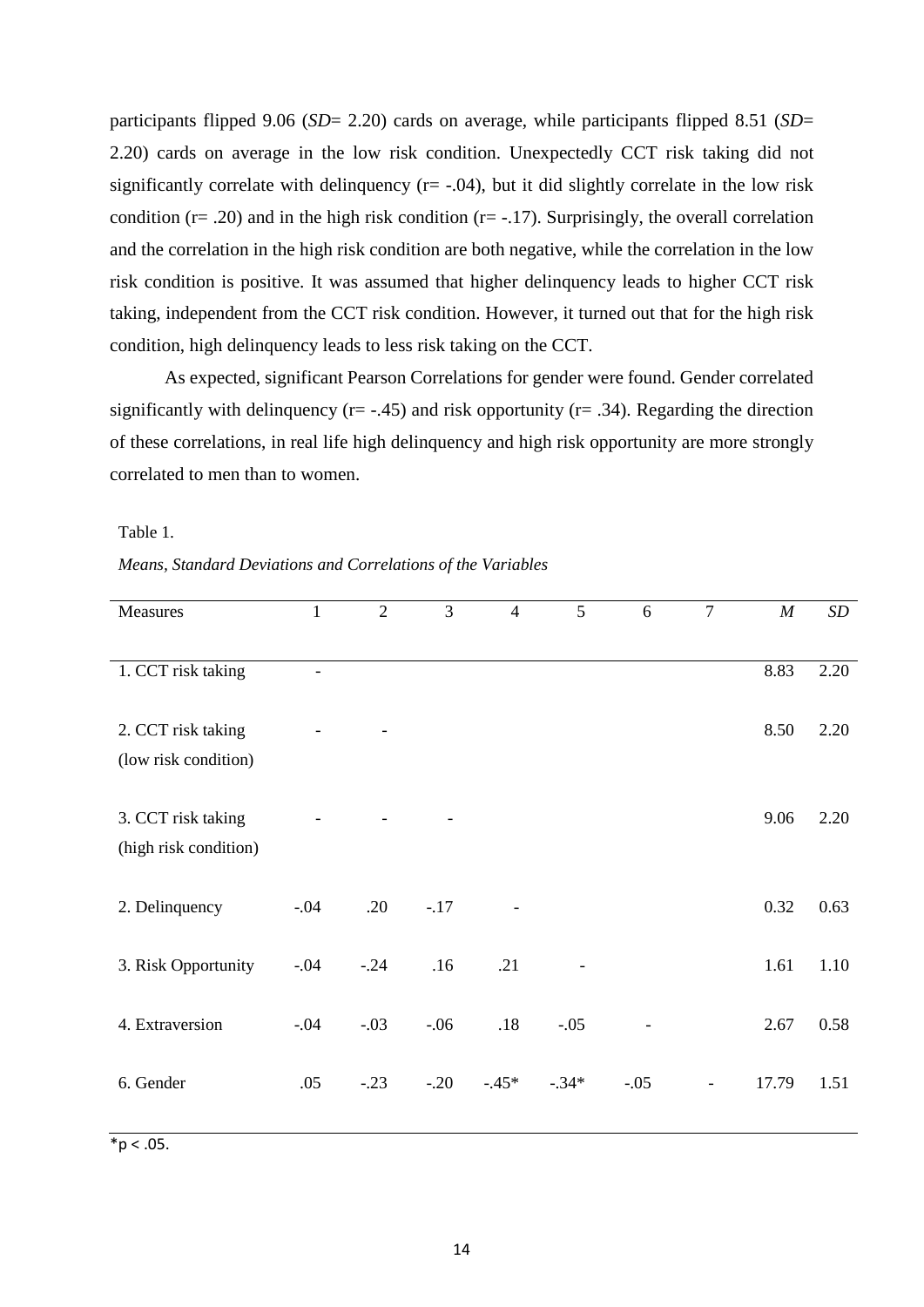#### **Mediation Analysis**

A mediation analysis was carried out using the PROCESS macro to test the first hypothesis that risk opportunity mediates the relationship between extraversion and delinquency. Gender was used as a covariate due to a general consensus in the academic field that boys engage more frequently in delinquency than girls. However as can be seen in Figure 2, the analysis revealed no significant results for the mediation model. Path c with the direct effect from extraversion to delinquency showed no significant effect (*B*= .17, *SE*= .12, CI [-.06, .41]). Neither path a, indicating the main effect from extraversion to risk opportunity (*B*= -.13, *SE*= .22, CI [-.56, .31]), nor path b of the main effect from risk opportunity to delinquency, is significant (*B*= .05, *SE*= .07, CI [-.09, .18). Path c', indicating the indirect effect of extraversion via risk opportunity to delinquency, turns out to be non-significant, too (*B*= -.01, *SE*= .02, CI [- .06, .04]). The covariate gender showed significant relationships to both risk opportunity  $(B=$  -.79, *SE*= .26, CI [-1.32, -.26]) and delinquency (*B*= -.54, *SE*= .15, CI [-.84, -.23]). To conclude, the current study did neither find a main effect of extraversion on delinquency, nor a mediated effect from extraversion through risk opportunity to delinquency. For this reason there is not enough evidence to reject the null hypothesis



Figure 1. Model of extraversion as a predictor of delinquency, mediated by the variable risk opportunity.

## **Moderation Analysis**

In order to test the second hypothesis that the relationship between CCT risk condition and CCT risk taking is strengthened by the moderator extraversion, a factorial ANOVA was executed. The continuous variable extraversion was made into a categorical one, using a median split. The cut off score for distinguishing between introverts and extraversion was 2.67 and categorised 60% of the sample as introverts and 40% as extraverts. The results of the ANOVA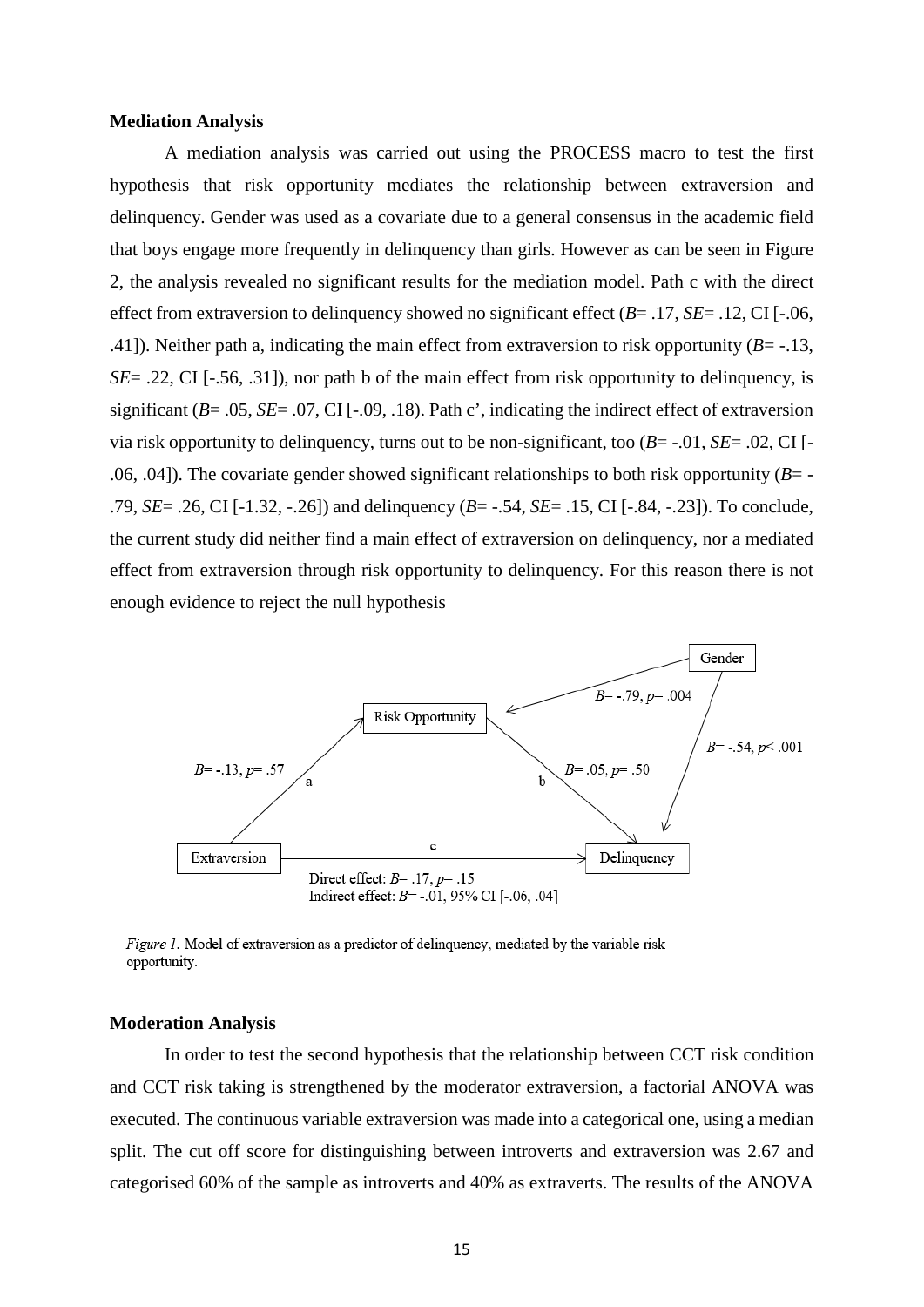showed no significant main effects, neither for CCT risk condition to CCT risk taking  $[F(1,56) =$ .55, *p*= .46], nor for extraversion to CCT risk taking [F (1,56)= .36, *p*= .55]. Moreover, the analysis revealed no interaction effect for CCT risk condition\*extraversion on CCT average [F (1,56)= .90, *p*= .35]. To conclude, the level of extraversion did not strengthen or weaken the relationship between CCT risk condition and CCT risk taking. This means that the null hypothesis, that extraverts take risks according to the risk condition and that introverts take equal risks across the risk conditions, cannot be rejected.



*Figure 2.* Moderation Model with extraversion as a moderator in the relationship between CCT Risk Condition and CCT Risk Taking.

# **Discussion**

The aim of the current study was to investigate the risk taking behaviour of Dutch adolescents. Since previous findings regarding the relationship between extraversion and delinquency were ambiguous, it was hypothesised that the variable risk opportunity might work as an important mediator in this relationship which has been neglected so far. Moreover, the interaction of the CCT risk condition and extraversion was hypothesised to influence CCT risk taking. These hypotheses were tested multi-modally by means of a questionnaire survey and an experimental task - the Columbia Card Task (CCT; Figner et al., 2009) - which made it possible to experimentally manipulate the experienced CCT risk opportunity. Unexpectedly, both research questions turned out to be non-significant. That means, first, risk opportunity does not influence the way in which extraversion and delinquency are related. Extraversion and delinquency are not related in the current study, neither directly nor indirectly through risk opportunity (Research Question 1). Second, the level of extraversion did not influence the way in which CCT risk condition affected CCT risk taking. Especially since the low or high risk condition on the CCT did not change the amount of risk that was taken on the CCT (Research Question 2).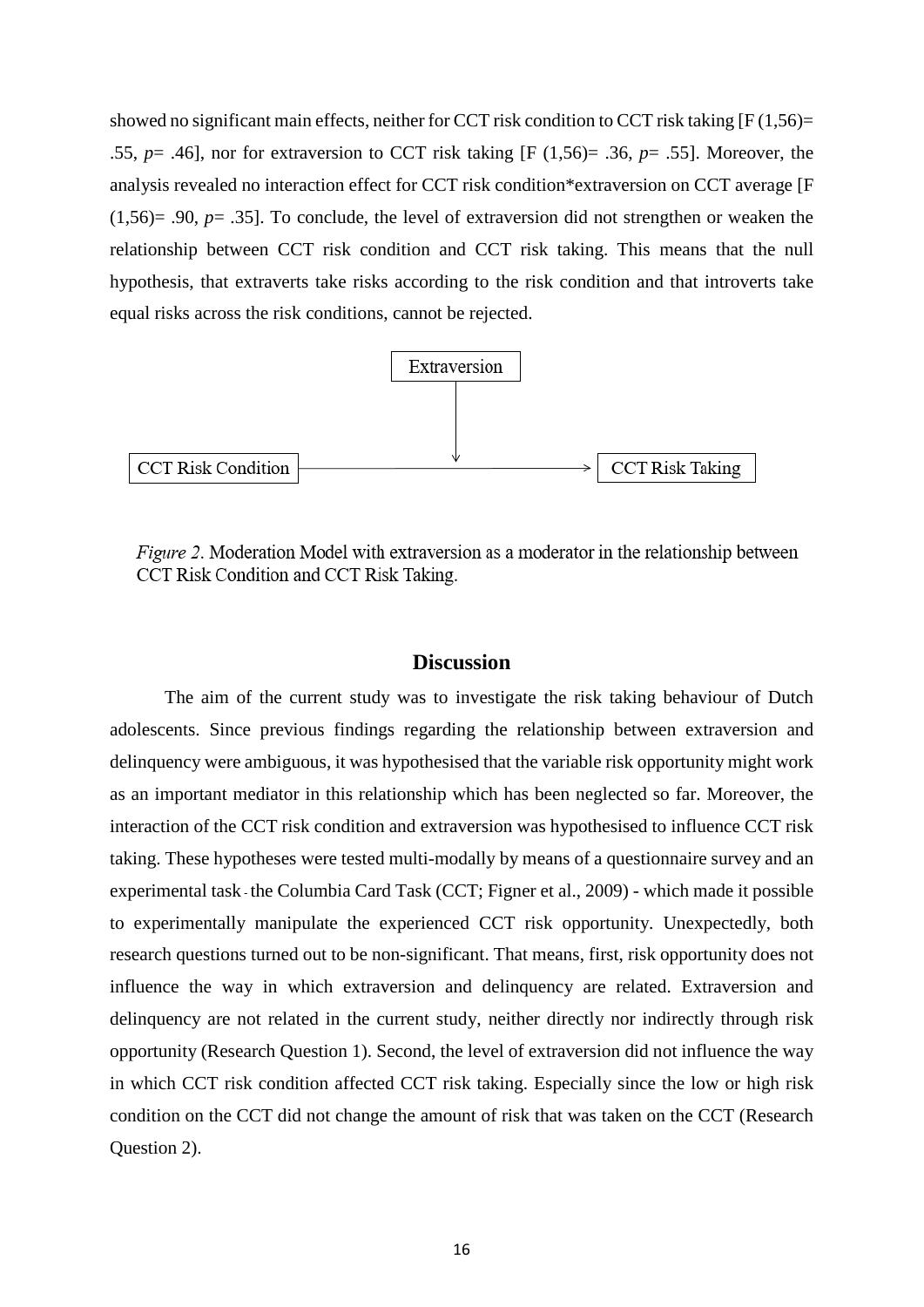# **Delinquency**

Compared to a national study in the USA about normality of delinquency scores (Van den Oord, Pickles, & Waldman, 2003), the delinquency mean score in the current sample (*M*= .33) fell into a normal range. That study extracted the normality score for delinquency from the *National Longitudinal Study of Adolescent Health* in the US (*M*= .58, *SD*= 1.58). However, the average mean scores for delinquency look significantly different for men and women in the current sample. This gender effect was already a well-established effect in the literature which is the reason why some studies only included a male sample from the outset (Heaven & Virgen, 2001), and others split their samples to do separate analyses among men and women (Romero et al., 2001). Thus, the current study controlled for gender too since a significant correlation with risk opportunity and delinquency was found.

# **Extraversion and Delinquency**

The comparison of the current study to other studies that have investigated the relationship between extraversion and delinquency manifest different set ups of the studies which might have led to the different results. Studies which have found a relationship, compared institutionalised samples with community samples (Duran-Bonavila et al., 2017; Romero et al., 2001) and incorporated a broader, more inclusive definition of delinquency, focusing among other things on substance use (Romero et al. (2001). Those might be reasons why the current study did not find the expected relationship between extraversion and delinquency.

First, the current study contradicts the PEN theory of Eysenck (1990, as cited in Ljubin-Golub et al., 2017). According to the PEN theory, a delinquent person scores high on the three personality traits psychoticism, extraversion and neuroticism. The current study specifically investigated the relationship between extraversion and delinquency, but could not find a relationship here which contradicts Eysenck's whole theory. However, Eysenck developed a special personality inventory for estimating this relationship (Eysenck & Eysenck, 1964). Thus, the discrepancy in the results might stem from the fact that this original questionnaire was not used in the current study.

In line with Eysenck's theory, the study of Duran-Bonavila et al. (2017) found a relationship between extraversion and delinquency. However, they included a community sample, an at-risk sample and a delinquent sample into their study. Since the current study only included a community sample, it was not possible to compare a highly delinquent sample with a community sample. The current study only evaluated delinquency scores from a community sample. This might have made it less likely to find an effect. Moreover, the questionnaire of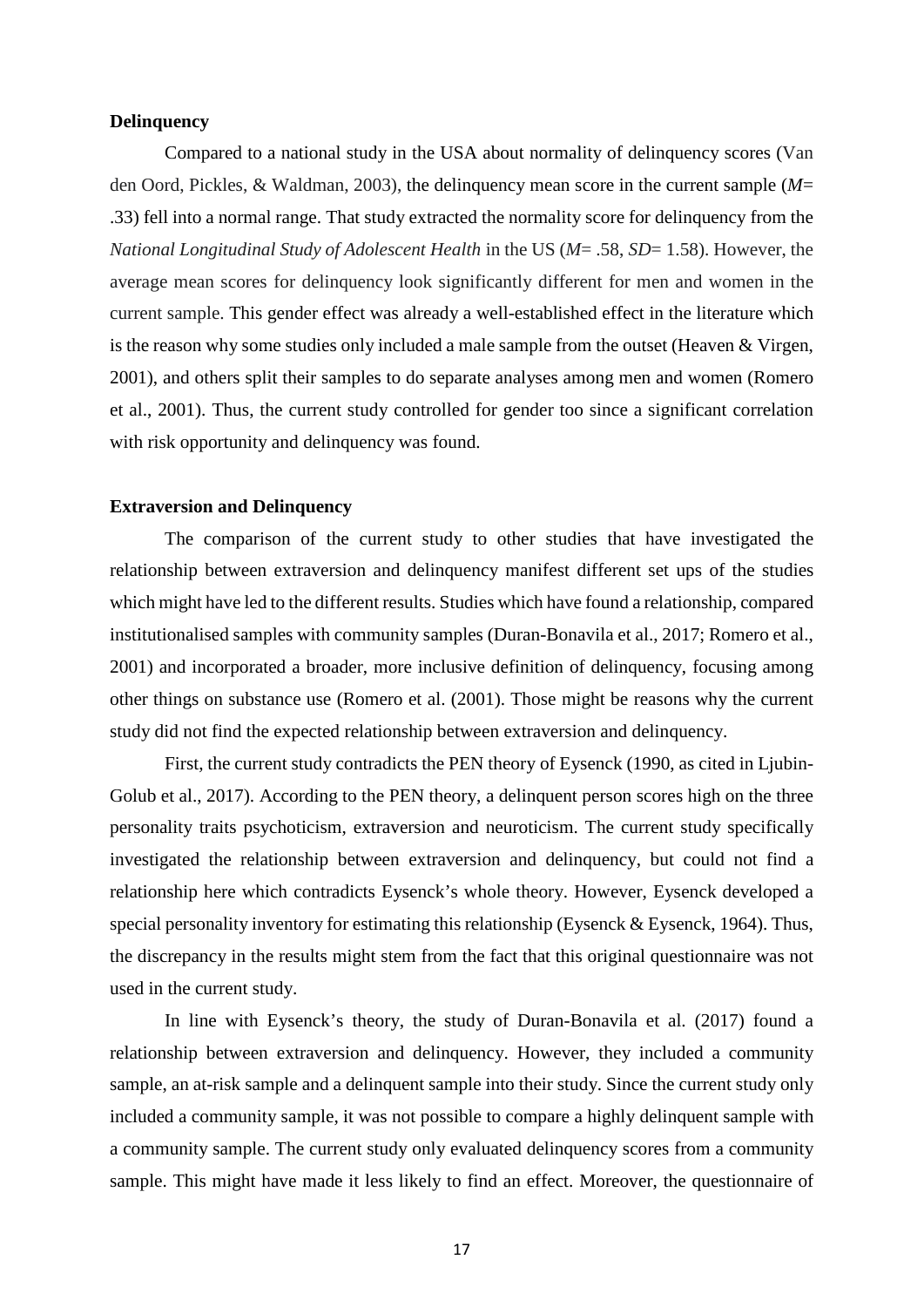Duran-Bonavila et al. (2017) mainly focused on aggression instead of on the delinquency concept that was used for the current study.

Similarly, the findings of the current study are rather contradicting to the findings in the study of Romero et al. (2001). For that study, one institutionalised male sample and two community samples were used. Contrary to the current results, it was found that extraversion is only connected to slightly delinquent behaviour, not to heavily delinquent behaviour. Moreover, according to the study of Romero et al. (2001), extraversion is more relatable to female than to male offending. The current study showed a gender effect for delinquency, but not for extraversion. A possible reason for this discrepancy between the two studies could be that Romero et al. (2001) included only a highly delinquent boys into their sample. Another reason could be a different way of framing delinquency. That study focused on rule breaking ("Run away from home") and drug involvement as components of delinquency which the current study excluded from the definition. Extraversion might be more related to rule breaking and drug involvement than to the components of delinquency investigated in the current study, because these two aspects might be inherently more connected to a social environment. Especially drug involvement during adolescence is oftentimes strongly associated with one's peer group (McDonald, 2008).

Consistently with the current study, the study of Heaven and Virgen (2001) did not find a relationship between delinquency and extraversion even though the setup of the two studies were similar. In the study of Heaven and Virgen (2001), self-report delinquency questionnaires were administered in a school setting to a community sample. In comparison to the aforementioned studies which confirmed the PEN theory, the study of Heaven and Virgen (2001) and the current study might highlight methodological difficulties when investigating delinquency only with community samples through a self-report questionnaire. It seems as if comparing a community sample with delinquent samples yields to more revealing results. Yet the study of Heaven and Virgen (2001) focused on 12 to 15 year old boys which still makes it questionable in how far the study's results are comparable to the current results.

To summarise, the current study puts a different focus on the relationship between extraversion and delinquency by trying to establish a mediation effect with risk opportunity in a community sample. Since, there are no studies with the same focus than the current study, it is difficult to compare the results.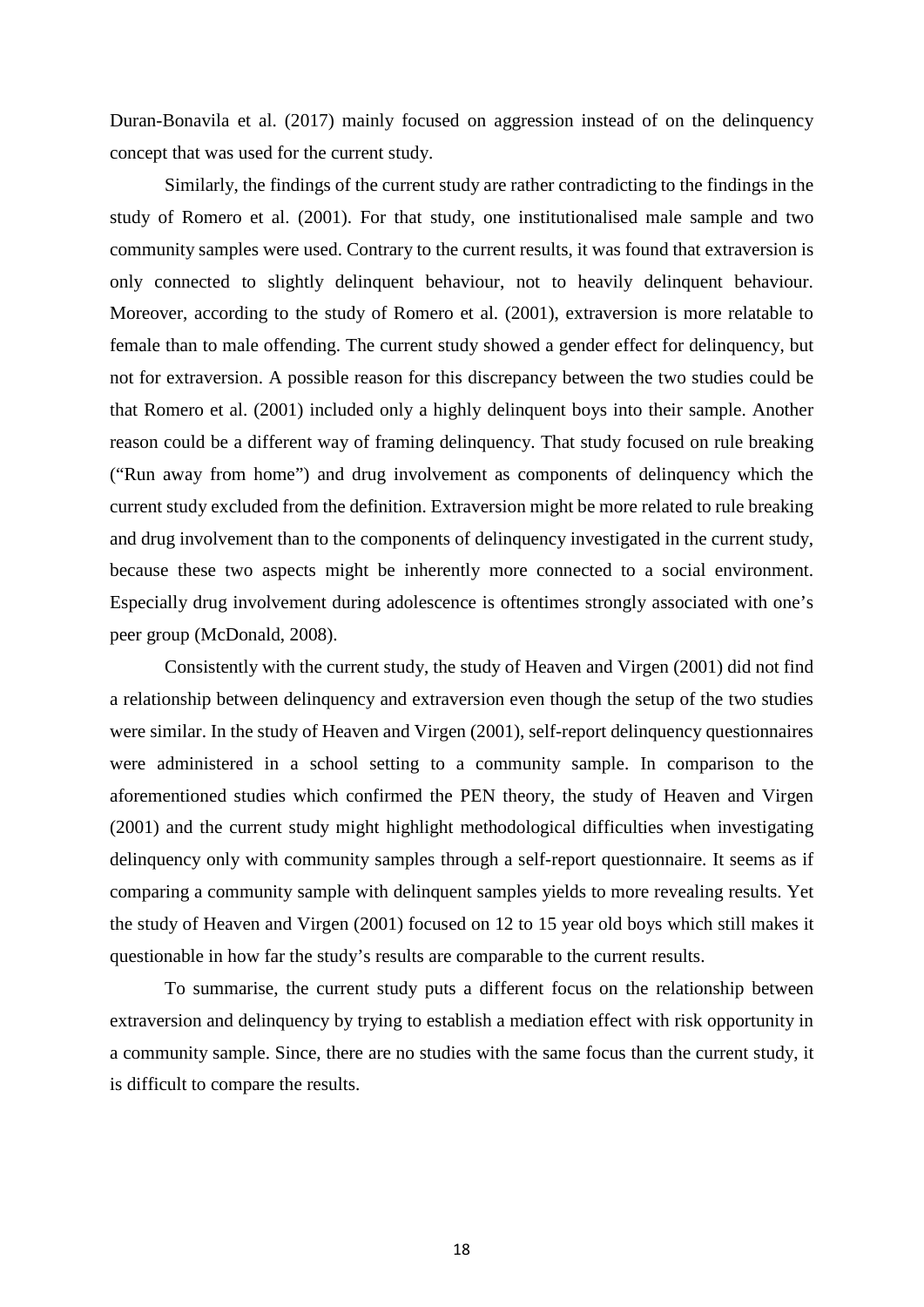## **Risk Opportunity and Delinquency**

All the aforementioned studies only investigated the relationship between extraversion and delinquency. It was hypothesised that introducing physical risk opportunity into the model would create an indirect relationship between the variables extraversion and delinquency, as it was shown in the study of Mann et al. (2015) who found that social risk opportunity mediated the relationship between sensation seeking and delinquency. It was assumed that the study of Mann et al. (2015) is comparable to the model tested in the current study. However, it might be that physical and social risk opportunity are too different to be comparable.

Thus, it is possible that the risk opportunity to delinquency is more about the social risk opportunities than physical risk opportunities that people experience. For instance, the study of Lagrange and Silverman (2006) concluded that adult supervision is the main component of risk opportunity in adolescence. Similarly, the findings of Mann et al. (2015) highlighted peer deviance as the main risk opportunity to engage in delinquency. However, except for the current study, there are no studies until now which investigate physical risk opportunity to delinquency which makes the current study hardly comparable. Still, methodologically the current study gives an added value to the existing literature.

#### **Extraversion and Risk Opportunity**

Concerning the relationship between extraversion and risk opportunity, the current study could not find any relationship between those two constructs. Since there are no prior studies about this relationship, comparisons to other research cannot be made. However, as already elaborated above, the issue involved might be that physical risk opportunity was investigated instead of social risk opportunity. Especially for the personality trait extraversion, social risk opportunity might play a bigger role than physical risk opportunity due to the inherent social nature of this personality trait. Particularly, concepts involving social relationships like peer delinquency and parental supervision seem to be related to delinquency which gives rise to the assumption that social risk opportunities might be more related to extraversion. (Lagrange & Silverman, 2006; Mann et al., 2015).

#### **Strengths and Limitations**

Even though no significant results were found in the current study, the added value of the current study to the existing literature is still valid. This study made important contributions in terms of new ideas to resolve ambiguities in the academic field. Introducing physical risk opportunity as a variable in the relationship between extraversion and delinquency all together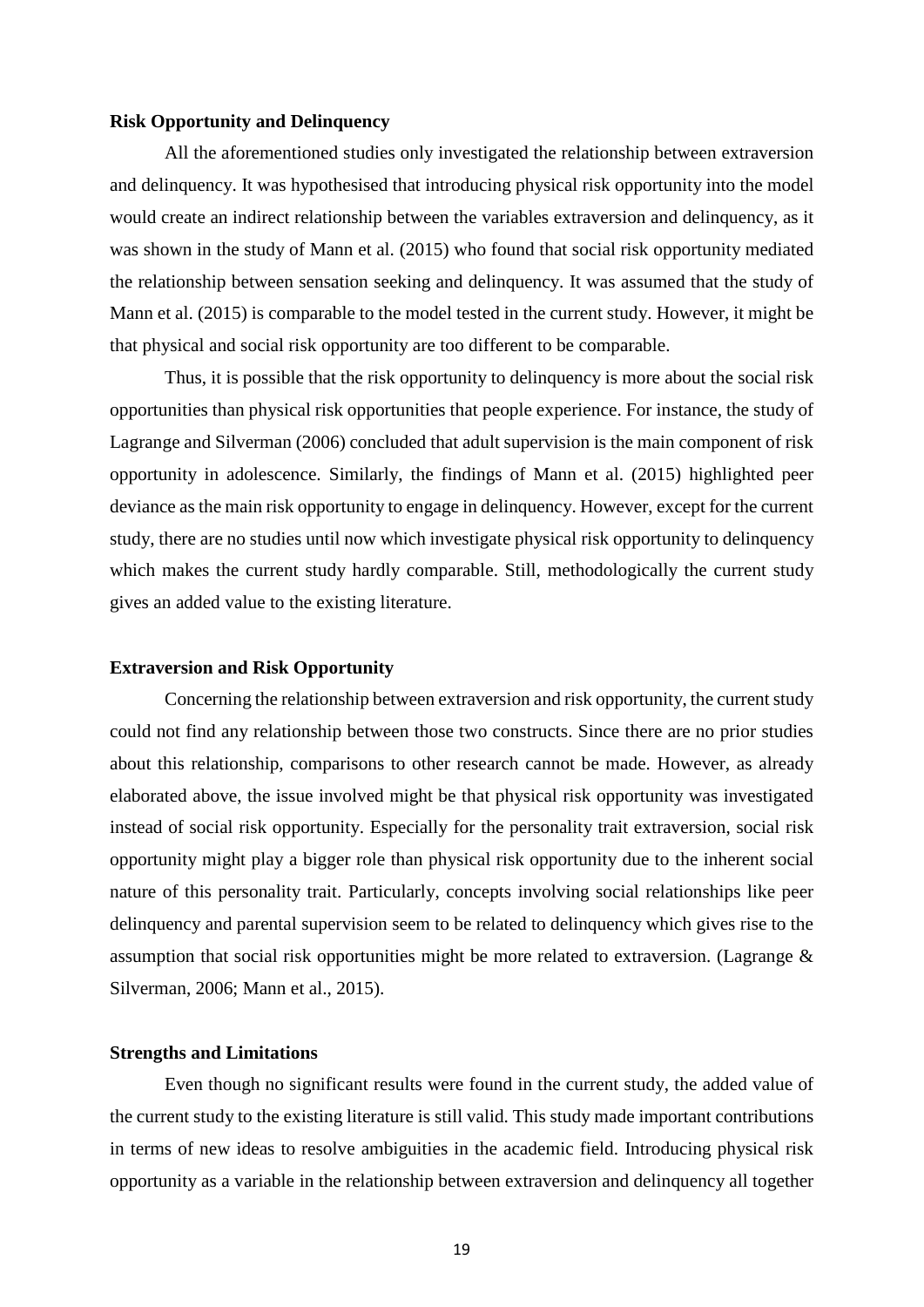seemed to be a new idea. No study before has tried to investigate risk taking through both, a self-report measurement and an experiment with manipulating CCT risk condition. Thus, there are no comparisons whether other studies found an effect for this experiment. Moreover, the idea of a multi-modal way to evaluate risk taking through a self-report questionnaire and a laboratory task, is new regarding the relationship between extraversion and might be able to resolve ambiguities in the future. A multi-modal way of assessing this topic is likely to reflect a more accurate and comprehensive picture of risk taking tendencies than only relying on selfreport data. Additionally, the current study was the first one to adapt the CCT with a timer of 30 seconds. Since the current study did not investigate the effect of the timer, future research could focus on the timers' influence on CCT risk taking.

Although the proposed ideas of the current study can be of use in the future, there are also some limitations to the current study which future researchers should pay attention to. Concerning the first hypothesis, the self-report measurement that was used might have not given the best possible results due to issues of subjectivity, honesty and social desirability. Moreover, the introspective capacity of adolescents about personality traits cannot be guaranteed (McDonald, 2008). However, these disadvantages were tried to make up for by introducing a second, more objective measurement (i.e. the CCT) into the current study.

Still, there was not enough evidence to support the second hypothesis either. A possible explanation why this was not the case, might be that the CCT as a measurement is not comparable to real-life risk taking. From the data collection session, the impression was gained that some participants might not have taken the game seriously. Some seemed to perceive it only as a fun game, instead of playing it as a way of estimating real-life risk taking. Another question is whether the manipulation of CCT risk condition worked as intended. Participants indicated that they just chose the 'no card' option in the low risk condition out of curiosity or to be finished earlier. These comments make it questionable whether the manipulation indeed worked and whether it is possible to make a significant discrimination between a low and high risk condition. Even though generally the validity and reliability of the CCT has proven to be good [\(Buelow](javascript:;) & [Barnhart,](javascript:;) 2018), in the current study the usefulness of the game as an estimate of real life risk taking is not reproducible.

Unfortunately, only the CCT risk conditions were randomly assigned to the classes but no counterbalancing of the order of questionnaire and CCT was undertaken. It might be that the results found in this study are due to the ordering of the questionnaire and the CCT since risk taking on the CCT could have increased or decreased after becoming aware about one's actions and personality traits in the questionnaire. Moreover, the current study only controlled for inter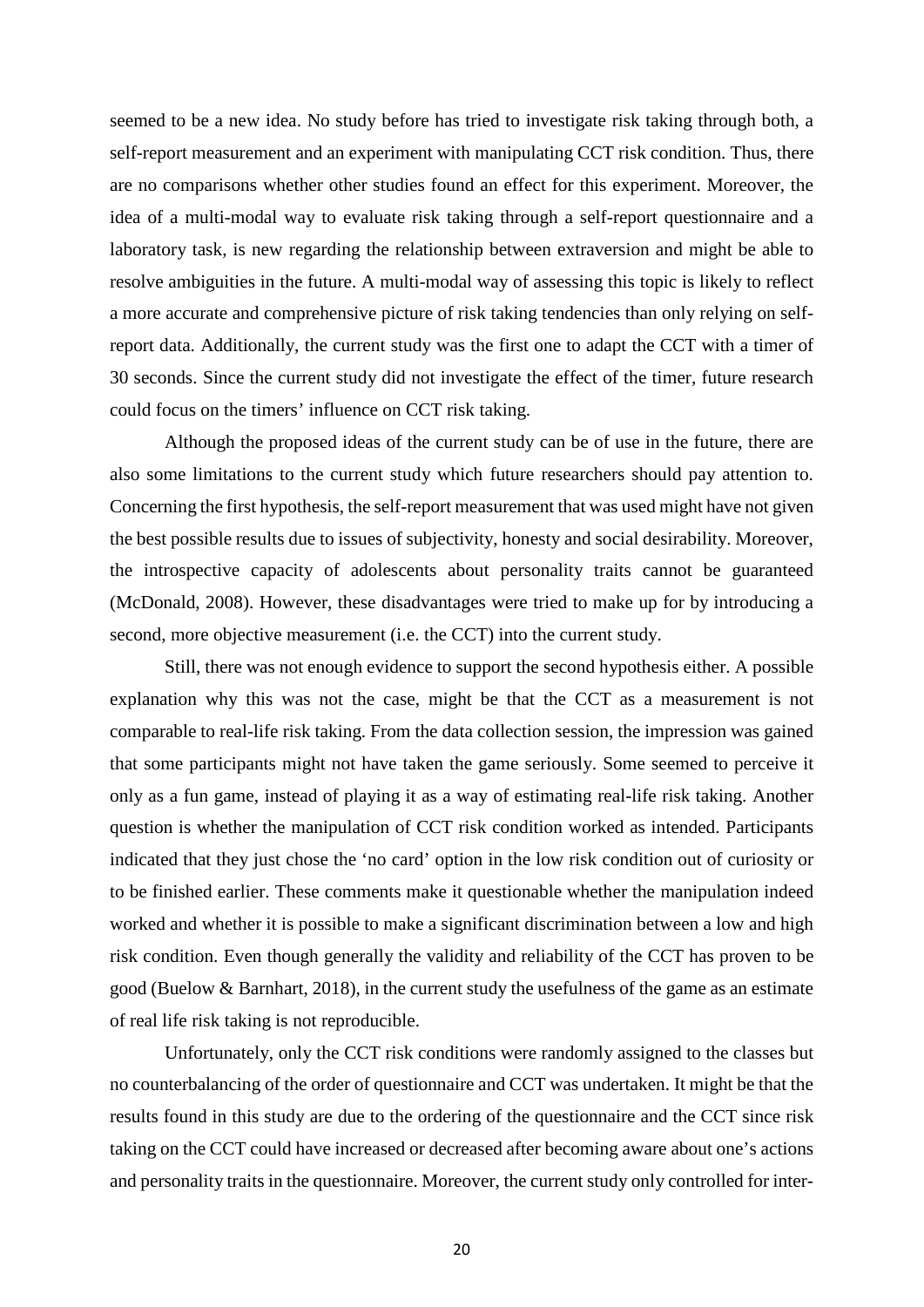individual differences but not for intra-individual differences. Evaluating intra-individual differences in the low and high risk condition might have given a more global picture of the way that risk conditions influence risk taking.

Another reason for not finding enough evidence to support the research questions may be the execution of the data collections. It was not always possible to follow the data collection manual that was made in advance to ensure standardisation. Sometimes spontaneous adjustments had to be made which consequently introduced confounds into the current study. The three most important confounds will be explained in the following and should be avoided for future research. First, there were no loss cards in the low risk opportunity condition on the CCT. The researchers noticed this issue too late to make any adjustments. This can be regarded as a confound for the manipulation of risk opportunity on the CCT since the manipulation cannot only be attributed to the amount of experienced risk opportunity. Second, the teachers were walking around in the classroom and thus were able to see their students' answers on the questionnaire. This might have influenced the honesty of the participants. Especially, the delinquency questions might have suffered from this un-confidential way of treating the data. Third, the instructions of the high risk opportunity on the CCT still mentioned the 'no card' button. Even though the participants did not seem to be confused about this, it might have influenced the results in an uncontrollable manner.

Moreover, the sample size  $(N= 68)$  of the current study might have been too small to find significant results for a relationship between extraversion, risk opportunity and delinquency. Related, some participants in the current study were older than expected which can be seen as a limitation because it might have distorted the results. A sample from 16 to 23 year olds was gained, whereas the aim was to get 16 to 19 year's olds. Due to an already small sample size and because the age from 20 to 23 can still be considered as late adolescence (Giedd, 2010), the participants were kept in the sample. Concerning the analysis of the second research question with a median split, its undeniable disadvantage is that the data is losing power and it becomes less likely to find an effect. By categorising the sample into two groups, all values in the two groups are treated equally despite their evident differences (Allen, 2017).

Taking those limitations and strengths into consideration, future research should continue investigating the role of risk opportunity in relationship to delinquency. Especially due to the current lack of knowledge about physical risk opportunity, future research should focus on examining the role of physical risk opportunity in the relationship between personality traits and delinquency. Since physical risk opportunities can be better prevented and acted against than social risk opportunities, gaining more knowledge in this area could be of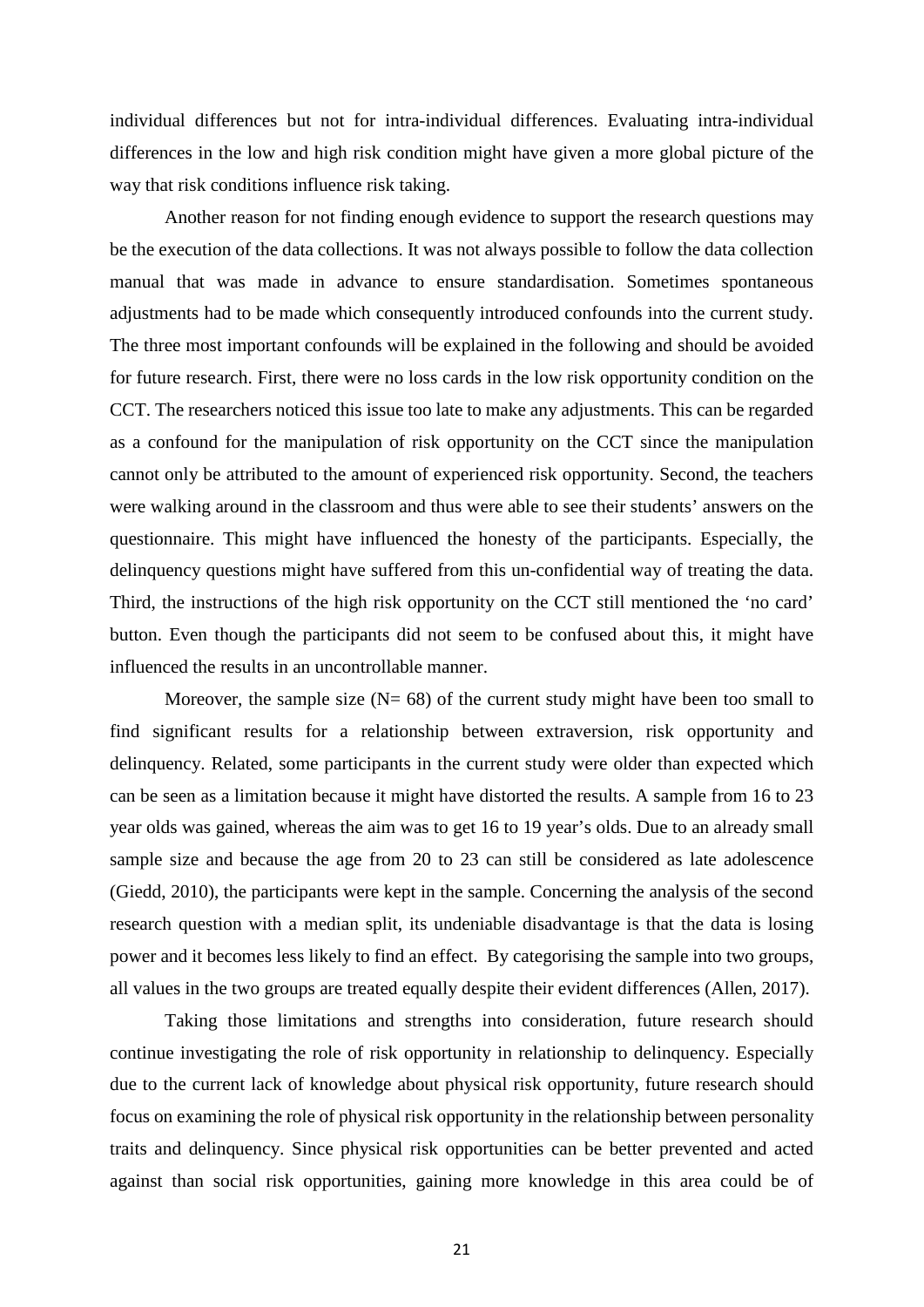substantial societal value to prevent risk taking behaviours among adolescents. From a legislative point of view, it is easier and more feasible to take care of physical risk opportunities in adolescents' life, for instance through increasing the prevalence of police officers or CCTV cameras, then it is to change the social environment in their family and friends group. In this manner, educating about social risk opportunities is important but direct physical measures to reduce risk opportunities can be more readily implemented.

Moreover, future research should continue trying to experimentally manipulate risk opportunity instead of relying on self-report data only. Especially for sensitive topics like risk taking behaviour, self-report measures might not give valid results. Additionally, it would be interesting to execute this research in an intra-individually comparative manner to evaluate how experimentally manipulating risk opportunity changes the way a participant plays the CCT. Thus, this study can give inspiration for the methodological way of conducting future research in this area.

## **Conclusion**

To conclude, no evidence was found for a link between extraversion and delinquency, nor for a mediating role of risk opportunity in this relationship. Furthermore, the hypothesis that extraverts take more risks than introverts on a risk taking game, no matter whether it is a high or low risk condition, was not supported. Thus, the current study proposes that delinquency is neither related to one's level of extraversion, nor to the risk opportunity a person is experiencing. Moreover, experimentally influencing the risk opportunity did not change the risk taking behaviour of extraverts in a risk taking game. Yet for future research, the current study adds valuable methodological insights and ideas to the existing body of literature.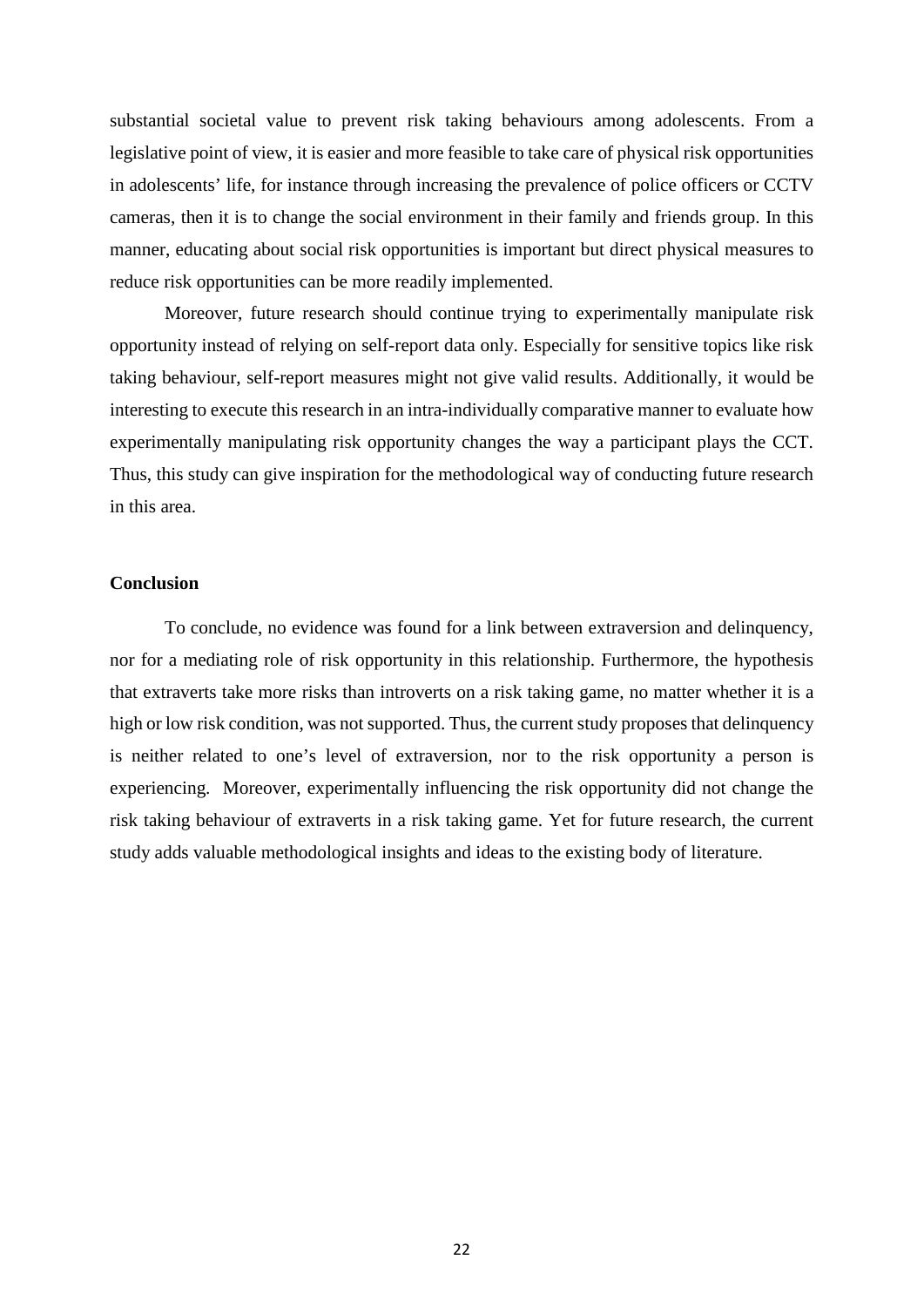# **References**

- 16 Personalities. (n.d.). Mind: Introverted vs. Extraverted. Retrieved from <https://www.16personalities.com/articles/mind-introverted-vs-extraverted>
- Act for Youth. (2001). *Research Facts and Findings: Adolescent Delinquency*. Retrieved from [http://www.actforyouth.net/resources/rf/rf\\_delinquency\\_0902.pdf](http://www.actforyouth.net/resources/rf/rf_delinquency_0902.pdf)
- Allen, M. (2017). *The sage encyclopedia of communication research methods* (Vol. 1-4). Thousand Oaks, CA: SAGE Publications. doi: 10.4135/9781483381411
- Baerveldt, C., Rossem, R. van, Vermande, M. (2003). Pupils' delinquency and their social networks: a test of some network assumptions of the ability and inability models of delinquency. *The Netherlands' Journal of SocialSciences, 39*, 107-125.
- [Buelow,](javascript:;) M.T. & [Barnhart,](javascript:;) W.R. (2018). Test–Retest Reliability of Common Behavioral Decision Making Tasks. *Archives of Clinical Neuropsychology*, *33*(1), 125–129.doi: [10.1093/arclin/acx038](https://doi.org/10.1093/arclin/acx038)
- Bulmer, M. G. (1979). *Principles of Statistics* (Dover). New York: Dover.
- Centraal Bureau voor de Statistiek. (2017, October 9). Further drop in registered crime and suspect rates. Retrieved from [https://www.cbs.nl/en-gb/news/2017/41/further-drop-in](https://www.cbs.nl/en-gb/news/2017/41/further-drop-in-registered-crime-and-suspect-rates)[registered-crime-and-suspect-rates](https://www.cbs.nl/en-gb/news/2017/41/further-drop-in-registered-crime-and-suspect-rates)
- Chissom, B.S (1970). Interpretation of the Kurtosis Statistic. *The American Statistician, 24*(4), 19-22, doi: [10.1080/00031305.1970.10477202](https://doi.org/10.1080/00031305.1970.10477202)
- Cohen, J. (1988). Statistical power analysis (2nd ed.). Hillsdale NJ: Erlbaum.
- Defoe, I. N., Dubas, J. S., Figner, B., & Van Aken, M. A. (2015). A meta-analysis on age differences in risky decision making: Adolescents versus children and adults. *Psychological Bulletin*, *141*(1), 48-84. doi:10.1037/a0038088
- Defoe, I.N , Dubas, J.S, & Romer, D. (2019). Heightened Adolescent Risk-Taking? Insights From Lab Studies on Age Differences in Decision-Making. *Policy Insights from the Behavioral and Brain Sciences, 6*(1), 56 –63. doi:10.1177/2372732218801037
- Delinquency. (2016, July 1). In *Legal Dictionary*. Retrieved from https://legaldictionary.net/delinquency/
- Duran-Bonavila, S., Vigil-Colet, A., Cosi, S., & Morales-Vives, F. (2017). How Individual and Contextual Factors Affects Antisocial and Delinquent Behaviors: A Comparison between Young Offenders, Adolescents at Risk of Social Exclusion, and a Community Sample. *Frontiers in Psychology*, *8*. doi:10.3389/fpsyg.2017.01825
- Eysenck, H. J., & Eysenck, S. B. G. (1964). Manual of the eysenck personality inventory.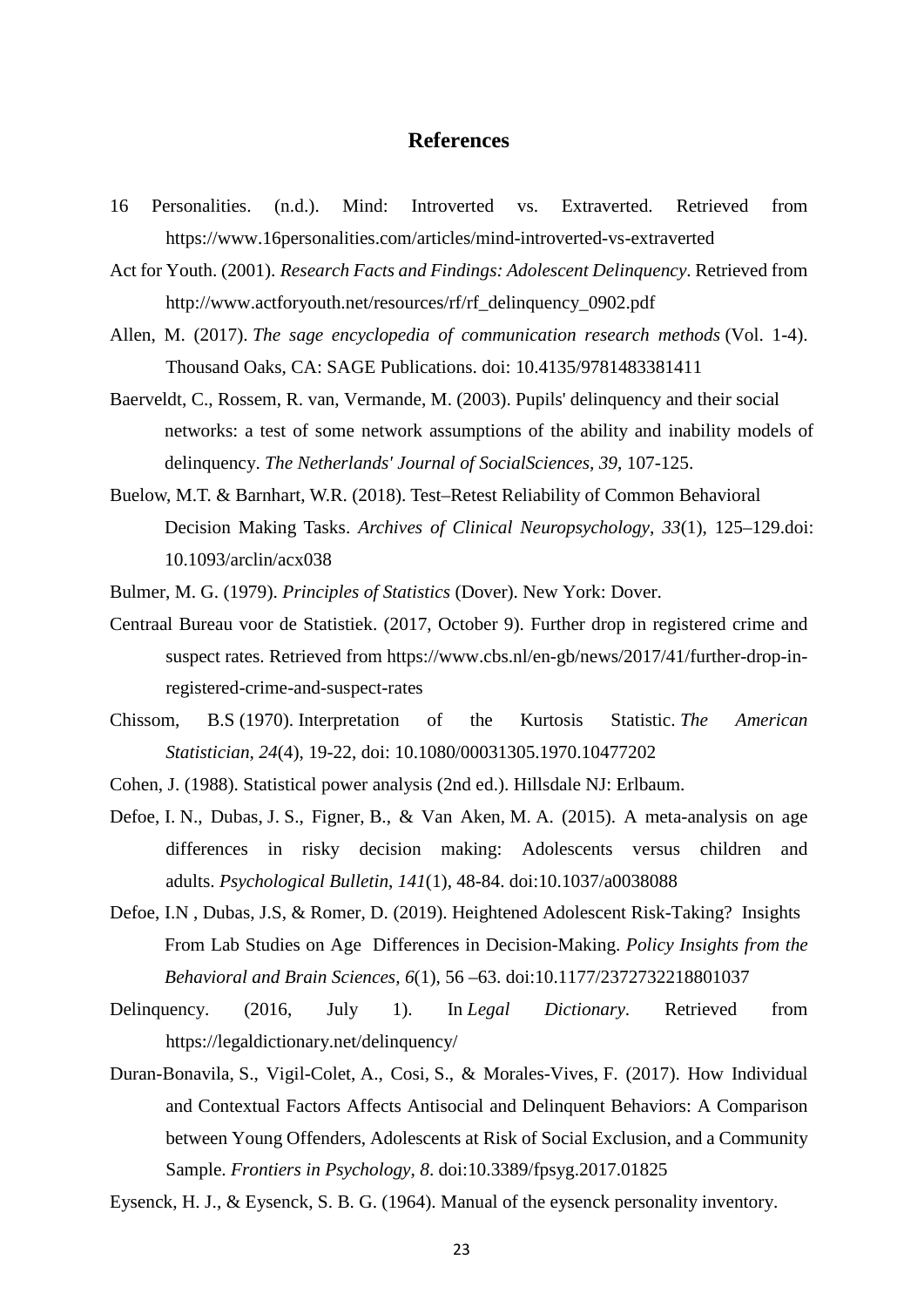London: University of London Press.

- Field, A. (2013). *Discovering Statistics using IBM SPSS Statistics* (4th ed.) London: Sage Publications Ltd.
- Figner, B., Mackinlay, R. J., Wilkening, F., & Weber, E. U. (2009). Affective and deliberative processes in risky choice: Age differences in risk-taking in the Columbia Card Task. *Journal of Experimental Psychology: Learning, Memory, and Cognition, 35*, 709–730. http://dx.doi .org/10.1037/a0014983
- Fonseca, A. C., & Yule, W. (1995). Personality and antisocial behavior in children and adolescents: An enquiry into Eysenck's and Gray's theories. *Journal of Abnormal Child Psychology*, *23*(6), 767-781. doi:10.1007/bf01447476
- Furnham, A., McManus, I. C., & Scott, D. (2003). Personality, empathy and attitudes to animal welfare. *Anthrozoös, 16*, 135-146.
- Gerrard, M., Gibbons, F. X., Houlihan, A. E., Stock, M. L., & Pomery, E. A. (2008). A dualprocess approach to health risk decision making: The prototype willingness model. *Developmental Review*, *28*(1), 29-61. doi:10.1016/j.dr.2007.10.001
- Giedd, N. (2010). Adolescent brain maturation. In R. E. Tremblay, M. Boivin, & R. Peters (Eds.), *Encyclopedia on early childhood development*. Retrieved from http://www.child-encyclopedia.com/documents/ GieddANGxp.pdf
- Global Youth Justice. (n.d.). Top 25 Crimes, Offenses and Violations. Retrieved from https://www.globalyouthjustice.org/resources/top-25-crimes/
- Hans Eysenck's PEN Model Of Personality. (n.d.). Retrieved February 20, 2019, from <https://www.psychologistworld.com/personality/pen-model-personality-eysenck>
- Hayes, A. (2017). Introduction to Mediation, Moderation, and Conditional Process Analysis, Second Edition (2nd ed.). New York: Guilford Publications.
- Heaven, P. C., & Virgen, M. (2001). Personality, perceptions of family and peer influences, and males' self-reported delinquency. *Personality and Individual Differences*, *30*(2), 321-331. doi:10.1016/s0191-8869(00)00049-0
- Hirschi, T., & Gottfredson, M. (1983). Age and the Explanation of Crime. *American Journal of Sociology, 89*(3), 552-584. doi:10.1086/227905
- John, O. P., & Srivastava, S. (1999). The Big-Five trait taxonomy: History, measurement, and theoretical perspectives. In L. A. Pervin & O. P. John (Eds.), *Handbook of personality: Theory and research, 2*, 102–138. New York: Guilford Press.
- Junger-Tas J, Terlouw GJ and Klein MW (eds) (1994). *Delinquent Behaviour Among Young*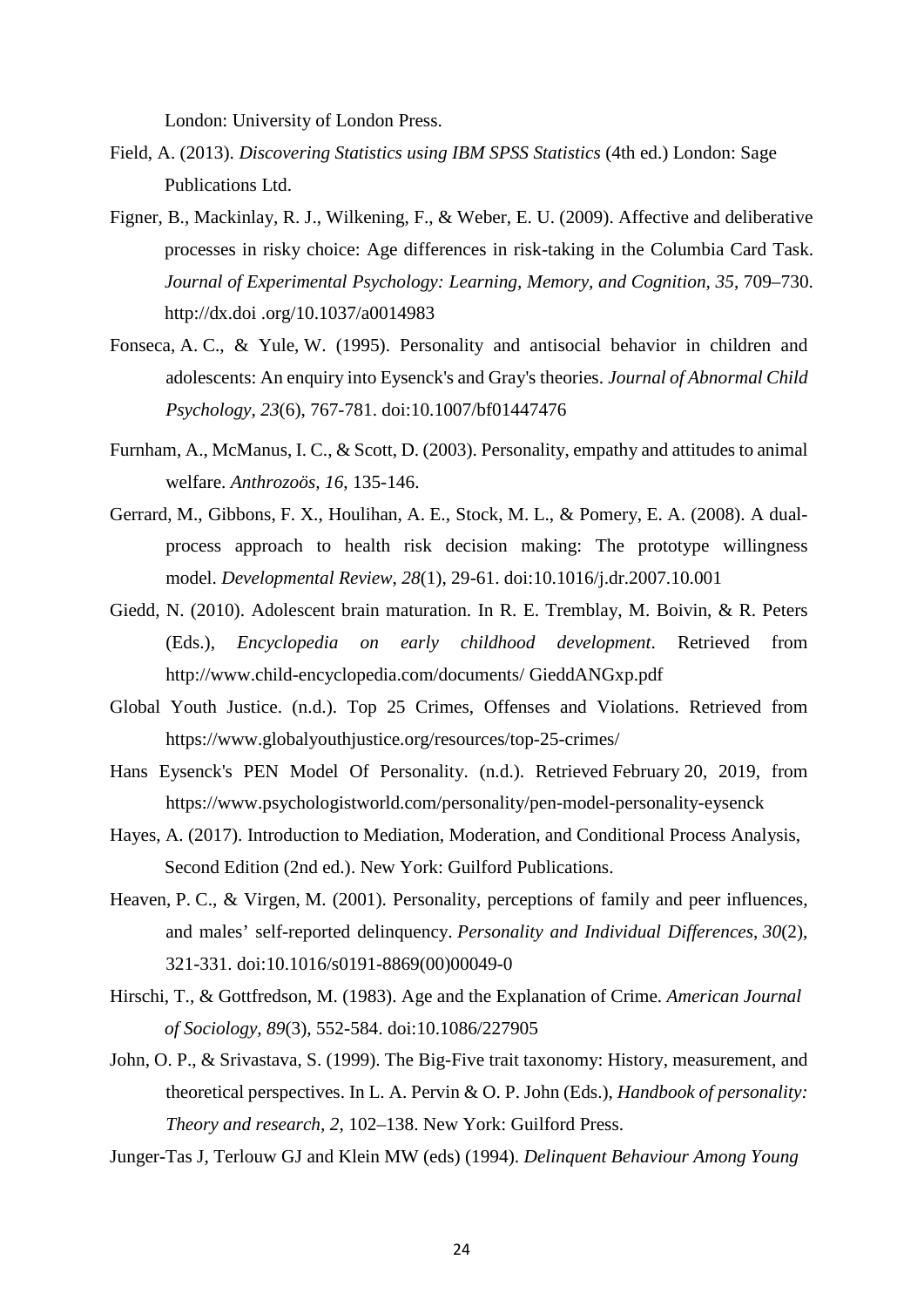*People in the Western World: First Results of the International Self-report Delinquency Study*. Amsterdam: Kugler.

- Lagrange, T. C., & Silverman, R. A. (2006). Low self-control and opportunity: Testing the General Theory of Crime as an explanation for gender differences in delinquency. *Criminology*, *37*(1), 41-72. doi:10.1111/j.1745-9125.1999.tb00479.x
- Ljubin-Golub, T., Vrselja, I., & Pandžić, M. (2017). The Contribution of Sensation Seeking and the Big Five Personality Factors to Different Types of Delinquency. *Criminal Justice and Behavior*, *44*(11), 1518-1536. doi:10.1177/0093854817730589
- Mann, F.D., Kretsch, N.S., Tackett, J.L., Harden, K.P., & Tucker-Drob, E. (2015). Person  $\times$ Environment Interactions on Adolescent Delinquency: Sensation Seeking, Peer Deviance and Parental Monitoring. *Personality and individual differences, 76*, 129- 134. doi[:10.1016/j.paid.2014.11.055](https://doi.org/10.1016/j.paid.2014.11.055)
- McDonald, J.D. (2008). Measuring Personality Constructs: The Advantages and Disadvantages of Self Reports, Informant Reports and Behavioural Assessments. *Enquire. (1)*1. 75-94.
- McManus, I. C. & Furnham, A. (2006). Aesthetic activities and aesthetic attitudes: Influences of education, background and personality on interest and involvement in the arts. *British Journal of Psychology, 97*(4), 555-87. doi[:10.1348/000712606X101088](https://doi.org/10.1348/000712606X101088)
- McManus, I. C., Livingston, G., & Katona, C. (2006). The attractions of medicine: the generic motivations of medical school applicants in relation to demography, personality and achievement. *BMC Medical Education, 6*(11).doi: [10.1186/1472-6920-6-11](https://doi.org/10.1186/1472-6920-6-11)
- Mathôt, S., Schreij, D., & Theeuwes, J. (2012). OpenSesame: An open-source, graphical experiment builder for the social sciences. *Behavior Research Methods*, *44*(2), 314- 324. [doi:10.3758/s13428-011-0168-7](http://dx.doi.org/10.3758/s13428-011-0168-7)
- Morizot, J. (2014). Construct Validity of Adolescents' Self-Reported Big Five Personality Traits. *Assessment, 21*(5), 580-606. doi:10.1177/1073191114524015
- Nationale Institute of Justice. (n.d.). From Juvenile Delinquency to Young Adult Offending. Retrieved from https://www.nij.gov/topics/crime/Pages/delinquency-to-adultoffending.aspx
- Romero, E., Luengo, M., & Sobral, J. (2001). Personality and antisocial behaviour: study of temperamental dimensions. *Personality and Individual Differences*, *31*(3), 329-348. doi:10.1016/s0191-8869(00)00139-2

Van den Oord, E., Pickles, A., & Waldman, I.D. (2003). Normal variation and abnormality: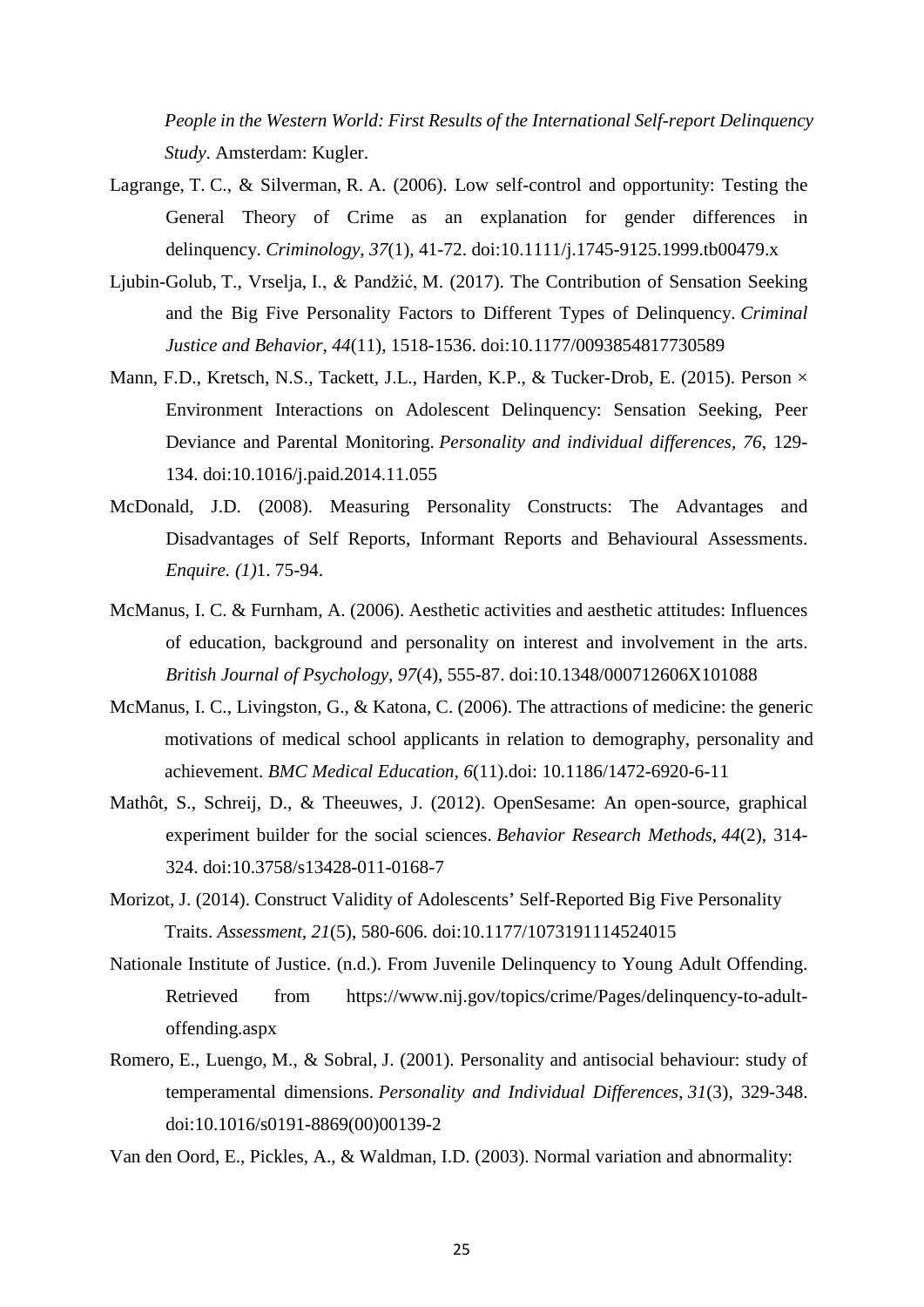an empirical study of the liability distributions underlying depression and delinquency. *The Journal of Child Psychology and Psychiatry, 44*(2), 180-192. doi: [10.1111/1469-](https://doi.org/10.1111/1469-7610.00112) [7610.00112](https://doi.org/10.1111/1469-7610.00112)

Young, J. T., & Rees, C. (2012). Social Networks and Delinquency in Adolescence: Implications for Life-Course Criminology. *Handbook of Life-Course Criminology*, 159-180. doi:10.1007/978-1-4614-5113-6\_10